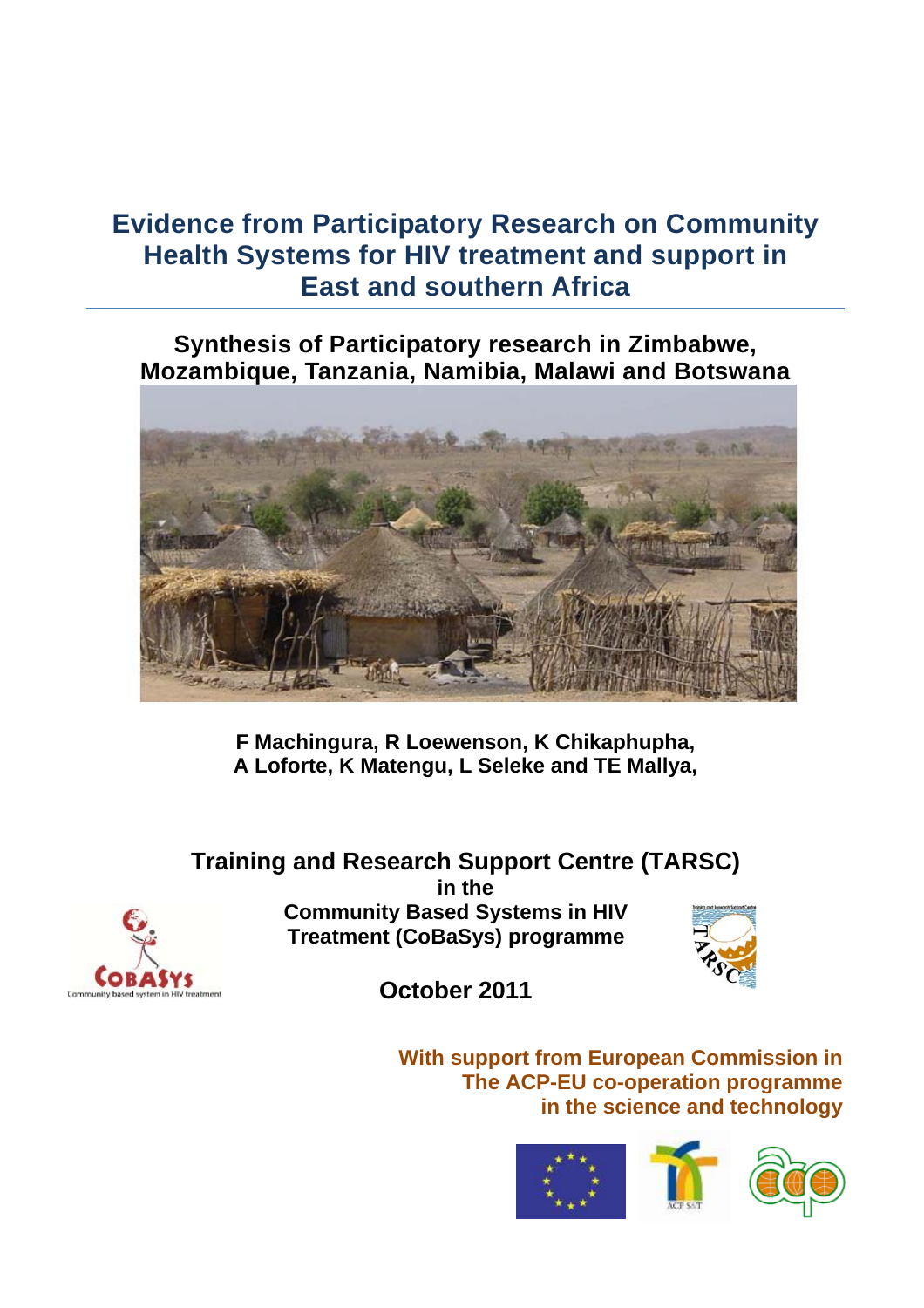## **Table of Contents**

| 1.                                                                                                    |  |
|-------------------------------------------------------------------------------------------------------|--|
| 2.                                                                                                    |  |
| 3.                                                                                                    |  |
| 3.1<br>3.2<br>3.3<br>3.4<br>Strategies for improving community and health systems responses 16<br>3.5 |  |
| 4.                                                                                                    |  |
| 5.                                                                                                    |  |
| 6.<br>6.1<br>6.2<br>6.3                                                                               |  |
| 7.                                                                                                    |  |

This report synthesises evidence from 21 country level reports in Work Package 2 of the CoBaSys consortium. The individual study reports are shown in the reference list and are available at www.cobasys.eu. We acknowledge the leads for the work in each country in producing the work

| ZIMBABWE                              | F Machingura, I Rusike, E Sharara, E Mutasa                                                         |
|---------------------------------------|-----------------------------------------------------------------------------------------------------|
| <b>TANZANIA</b>                       | TE Mallya, GK Munishi, F Guaraldi, F Machingura                                                     |
| <b>NAMIBIA</b>                        | K Matengu, P Mufune, K Kontio, F Machingura                                                         |
| <b>MOZAMBIQUE</b>                     | A Loforte, A Mate, A Machava, E Gune, F Machingura                                                  |
| MALAWI:                               | K Chikaphupha, M Kufankomwe; I Namakhoma, F Machingura REACH Trust,                                 |
| <b>BOTSWANA</b>                       | L Seleke, K Sharma, F Machingura                                                                    |
|                                       | The authors acknowledge inputs from the following people for:                                       |
|                                       | Protocol and tools development, R Loewenson, F Machingura, B Kaim                                   |
|                                       | Technical review: R Loewenson, S Bracking, M Zamponi                                                |
|                                       | Synthesis protocol: R Loewenson, F Machingura, S Bracking, P Woodhouse, T Mueller, G Guaraldi       |
| Technical edit of report: R Loewenson |                                                                                                     |
|                                       | Cite as: Machingura F, Loewenson R, Chikaphupha K, Loforte A, Mallya TE, Matengu K, Seleke L (2011) |

Evidence from Participatory Research on Community Health Systems for HIV treatment and support in east and southern Africa; COBASYS, TARSC, Harare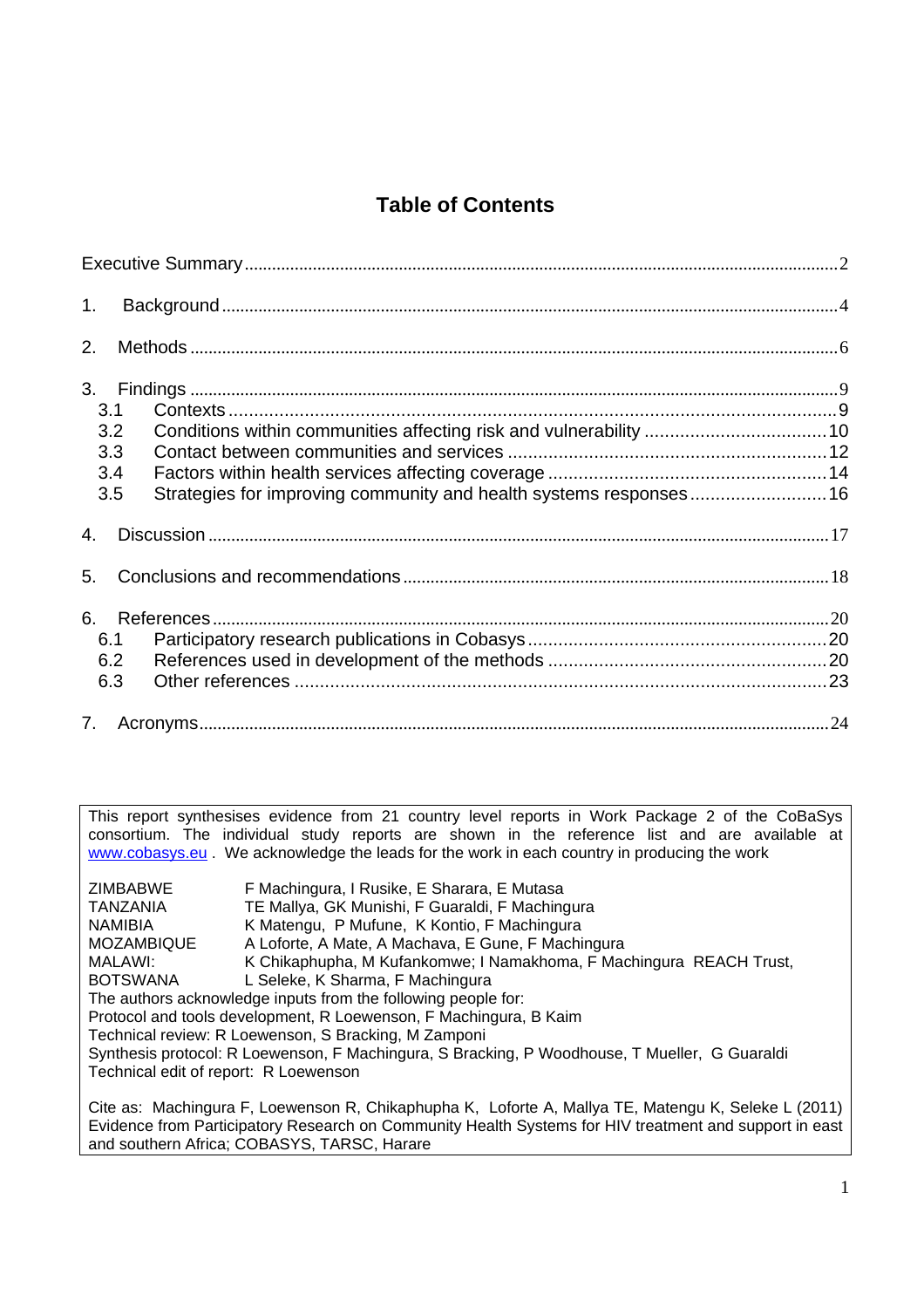## **Executive Summary**

The Community based systems in HIV treatment (CoBaSys) programme aims to understand and support conditions for community empowerment in services providing treatment for people living with HIV in east and southern Africa (ESA). A community system for health is understood to be the sum of the organizations, local government structures, civil society organizations, institutions and resources whose primary purpose is to improve health at community and primary care level. We implemented participatory research (PR) with community members, health workers and community leaders in twelve sites in Zimbabwe, Namibia, Mozambique, Malawi, Botswana and Tanzania to map the contexts and social differentials that affect HIV risk and vulnerability to AIDS, the resources, institutions and actors available at community and primary care level to respond to the epidemic, the factors affecting availability, access, acceptability, uptake, quality of care and the strategies and actions proposed to strengthen responses to HIV and AIDS at community and primary care level. We used thematic synthesis to synthesise the primary research given that the same PR methods were used in each site.

Within communities there were common factors leading to risk and vulnerability and affecting responses and uptake of services. Insecure employment, food insecurity and poverty generated difficult conditions for dealing with vulnerability and increased possibilities of non adherence to treatment due to lack of food or funds to use services. Some occupations such as brewing illicit alcohol and commercial sex or begging themselves generated more intense risk environments for HIV. Food and income insecurity was reported to lead women to engage in high-risk commercial sex to earn a living and cross border trading was characterized by exploitation, separation from families and partners, and separation from the socio cultural norms that guide behaviours within communities. The risks were higher for women, who were vulnerable to risky environments for commercial sex and child trafficking and to have little negotiating power in the face of social attitudes driving low condom use. Stigma, discrimination and fear persisted despite a decade since the epidemic onset,. discouraging people from seeking treatment and care and leading to negative self perceptions that limit disclosure and uptake of services and that lead to psychosocial stress. Despite over a decade of social programmes on AIDS, gender norms in particular were found to affect womens' autonomy (economic, social and sexual), to feed stigma and to lead to low involvement of men in AIDS programmes.

Where services for AIDS were integrated with services for maternal and child health and treatment of common illnesses and were close to communities, as they were more accessible and supportive of responses for reducing both HIV risk and vulnerability top AIDS. However services were found to be crowded, stressed by rising demand, with poor facilities for privacy, shortfalls in supplies and frustrated and non communicative health workers undermining uptake. Of these factors the presence of trained health workers living in the community was found to be the most critical. With primary care services understaffed by skilled workers, they were also the biggest gap. Faced with poor pay, poor occupational protection, shortfalls in medicines and equipment in primary care services, limited space for services, poor supervision and mentoring, some health workers were reported to leave primary care services, to raise informal charges for rationed services like ART or CD4 testing, or to have stressed and sometimes hostile communication with clients. Despite services being offered free of charge in public health institutions in Zimbabwe, Malawi, Mozambique, Botswana, the transport, food, lost work time and out of pocket costs for medicines and tests not always provided free, together with informal charges, mean that costs are a continuing barrier to uptake of services for the poorest in the community. There is limited social welfare support to buffer such costs for households, as these systems were themselves found to be underfunded or absent.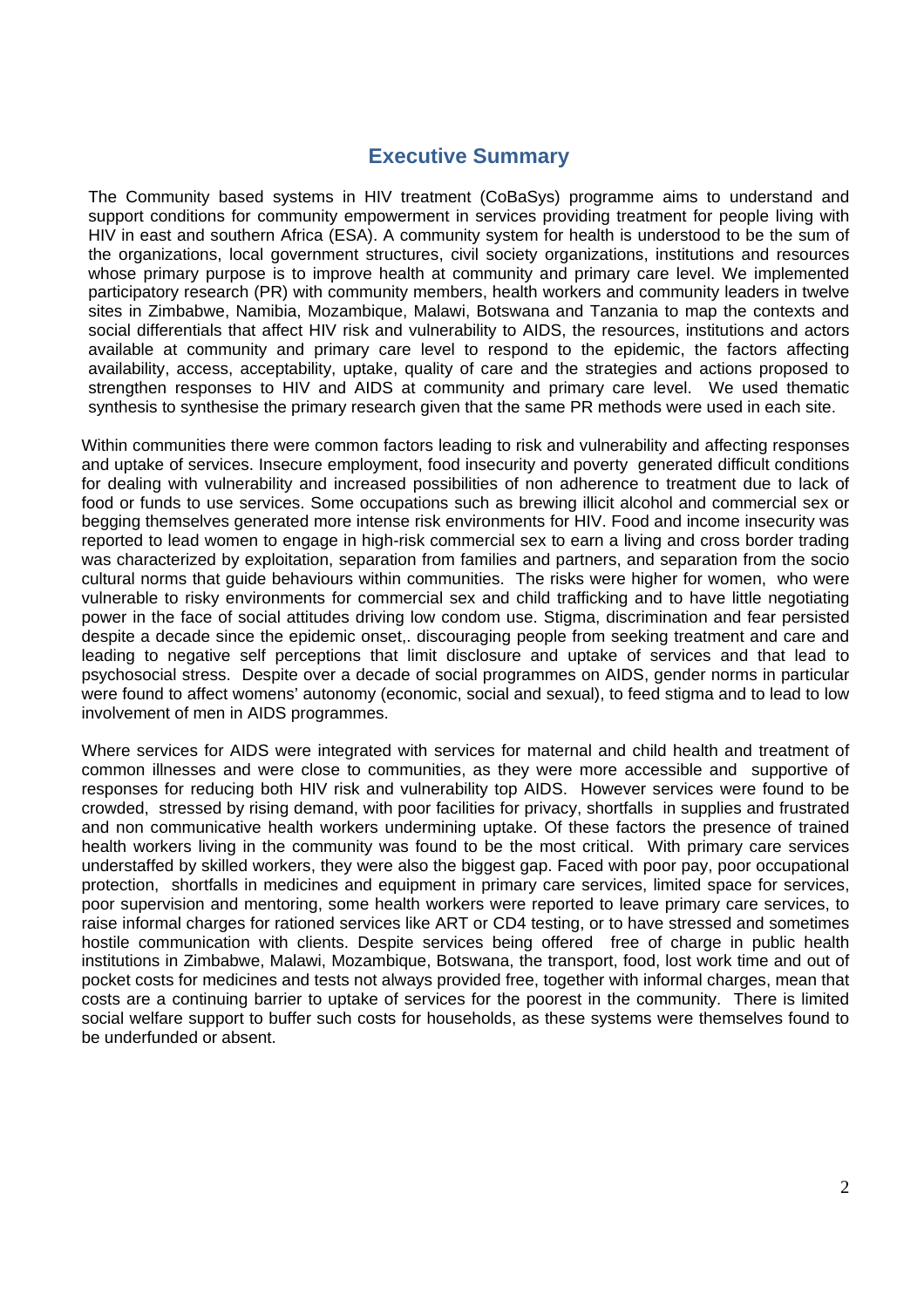Within health care services, centralised service provision, and lack of services, staff and supplies for treatment at the primary care level close to communities were seen to be the biggest service constraint to building effective community systems for the response to AIDS. This lack of primary care focus in the delivery of services has meant that workers at primary care and even district level received limited clinical mentoring to enable them to provide client centred care and were poor entry points for referral services for treatment. Transport and communication barriers at primary care level further added to this. Adding to this major factor in the system, there were other issues raised that facilitate or impede community systems: the level of integration of AIDS programmes within wider services was seen as an important facilitator, as were measures to reduce the potential for stigma within services in the organisation of services and the communication from health workers.

While communities identified funding and other constraints to these barriers, they appeared to have limited power and role in decision making to change them. They perceived their participation in health systems to be symbolic, as objects of services, and without real power to actively participate in meaningful decision making. Policy interventions were thus seen to reflect international rather than people's priorities. In contrast responses on the ground to prevent HIV and cope with AIDS were primarily seen to be driven by households and community based organisations, with support from primary level services. The underfunding of these community level resources, the continued disconnect between state and non state actors at local level, and the fragmentation between internationally supported activities in civil society with state services at local level were all raised as barriers to building a response to AIDS that is organised around communities.

These are not new findings. What is disconcerting is that over a decade after intervention on the epidemic has scaled up at both global and national level, they continue to be raised by communities and frontline health workers who see themselves as recipients of other levels of decision making on how to respond to the epidemic.

Drawing on the findings and the proposals of the communities and frontline health workers themselves, we suggest eight areas of action for strengthening community based systems for HIV prevention and AIDS treatment, support and care.

#### **Within Communities**

- 1. To recognise and address the risk environments for AIDS within comprehensive primary health care approaches
- 2. To ensure that literacy campaigns include social dialogue and information sharing on community centred approaches to HIV prevention, AIDS treatment support and care that raise rights and responsibilities, that challenge gender norms and strengthen collective responsibilities for support to vulnerable groups.

#### **In the interface between Communities and health services**

- 3. To recognize and ensure mechanisms for strategic partnerships, leadership, supported and mentored decentralisation and participatory decision making
- 4. To resource and align the role of Community Health workers for comprehensive client centred care.
- 5. To ensure international and global health initiative support *within* countries user-friendly for community and local health systems, strengthens local participatory decision making and mutual accountability between between state and non state actors and supports comprehensive PHC

### **Within the health system**

- 6. To deploy, train and support with incentives and mentoring health workers at community and primary care level, and integrate clinical mentoring in national strategic plans
- 7. To ensure production, procurement, disbursement systems and capacities to prevent medicine, diagnostics and other commodity stock outs at primary care level
- 8. To strengthen information systems and domestic public funding to meet entitlements for community systems on AIDS at primary care level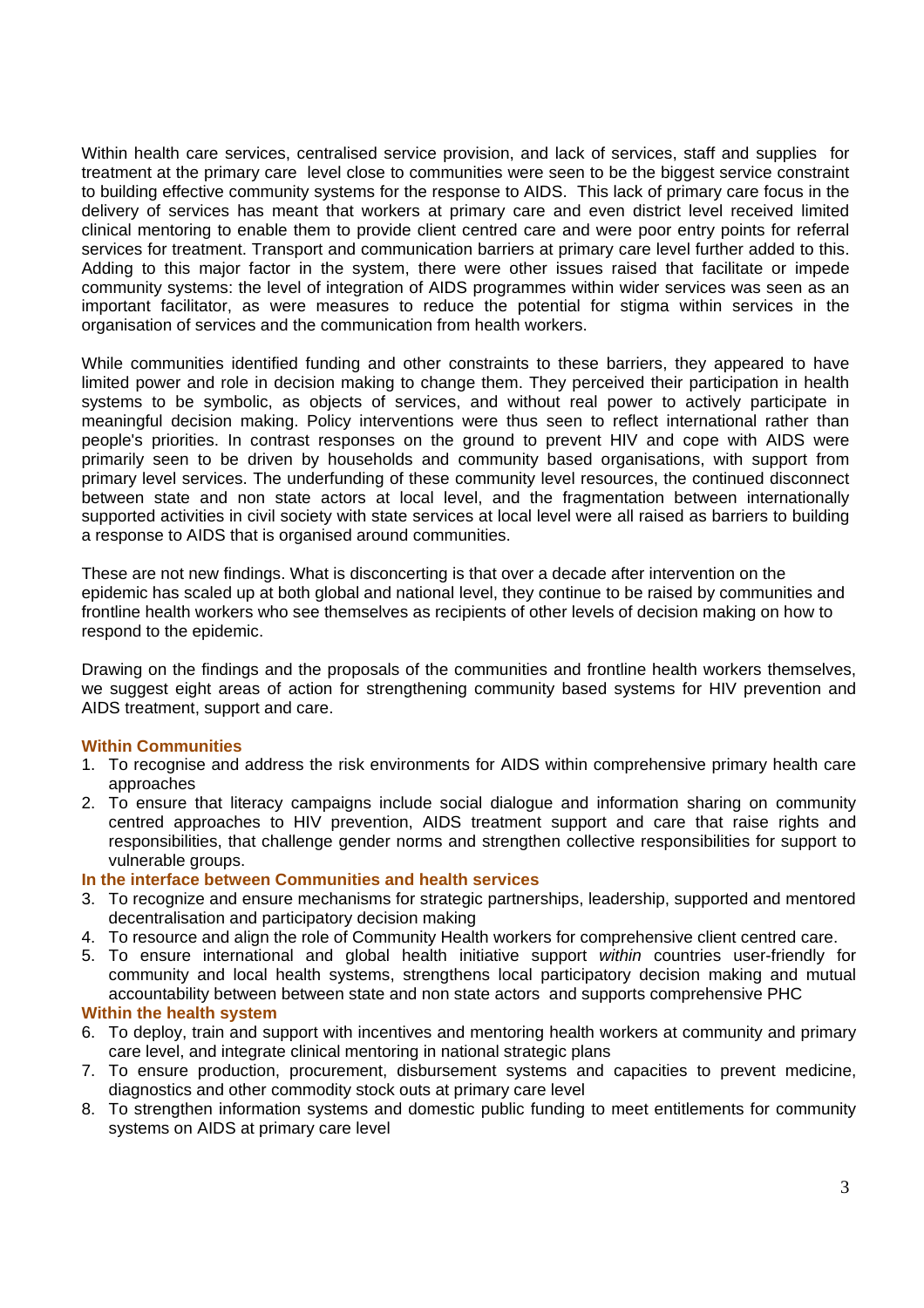## **1. Background**

East and Southern Africa is heavily affected by HIV. In 2009, a third (34%) of people living with HIV (PLWHIV) worldwide lived in Southern Africa and only 37% of people needing treatment in sub-Saharan Africa were able to access antiretroviral (ARVs) (UNAIDS 2010). Nevertheless there has been huge progress: In 2010 UNAIDS reported that 3.9 million people in sub-Saharan Africa were receiving ARVs, from just 50 000 in 2002. The share of children is much lower, however, at 26% coverage. Many people in need of treatment do not access it, as treatment is poorly decentralized to primary care level, with services that are fragmented poorly integrated in wider services; weak procurement and supply systems; drug stock-outs; health worker shortages and weak community treatment literacy (UNAIDS 2010). The HIV and AIDS indicators for the countries covered by this report are summarized in Table 1.

| Table 1: HIV AIDS in the countries in east and southern Africa covered by the report |  |  |
|--------------------------------------------------------------------------------------|--|--|
|--------------------------------------------------------------------------------------|--|--|

| <b>Indicator</b>                                     | <b>Botswana</b> | Malawi  | <b>Mozambique</b> | <b>Namibia</b> | Tanzania  | <b>Zimbabwe</b> |
|------------------------------------------------------|-----------------|---------|-------------------|----------------|-----------|-----------------|
| Number of PLWHIV                                     | 320,000         | 920,000 | 1,400,000         | 180.000        | 1,400,000 | 1,200,000       |
| HIV prevalence in Adults 15-49<br>yrs 2009           | 24.8%           | 11%     | 11.5%             | 13.1%          | 5.6%      | 14.3%           |
| Adult ART Coverage 2010<br>Guidelines (CD4 350) 2009 | 83%             | 48%     | 32%               | 76%            | 32%       | 34%             |
| Adult ART Coverage 2006<br>Guidelines (CD4 200) 2009 | $>95\%$         | 72%     | 51%               | >95%           | 49%       | 52%             |
| PLWHIV 15 years +                                    | 300,000         | 800,000 | 1.200.000         | 160.000        | 1.200.000 | 1,000,000       |
| Women 15yrs+ living with HIV                         | 170.000         | 470.000 | 760.000           | 95.000         | 730,000   | 620,000         |
| Children <14 yrs living with HIV                     | 16,000          | 120,000 | 130.000           | 16,000         | 160,000   | 150,000         |
| Deaths due to AIDS                                   | 5,800           | 51.000  | 74.000            | 6.700          | 86.000    | 83,000          |
| Orphans 0-17 yrs due to AIDS                         | 93.000          | 650,000 | 670,000           | 70.000         | 1,300,000 | 1.000.000       |

Source: UNAIDS 2010; Country Progress Reports 2010 and UNAIDS estimates

As described in Table 2, the countries face challenges in:

- reducing new HIV infections by creating environments that support individual and social actions that reduce risk;
- providing health care, antiretroviral treatment, support and care to PLWHIV through services at community and primary care level provided in ways that ensure people are not impoverished by health care costs;
- providing support to those affected by AIDS mortality, including orphans and other children made vulnerable by HIV

We understand *'community'* to mean a group of people who have a shared relationship and interest. They could live in same geographical location or not, or link across areas Based on common interests. We note that communities that live in the same geographical area may not be homogenous in terms of other characteristics or other interests beyond shared location.

The Community based systems in HIV treatment (CoBaSys) programme aims to understand and support conditions for community empowerment in services providing treatment for people living with HIV in east and southern Africa (ESA). Treatment services encompass treatment of opportunistic and co-infections such as tuberculosis, the provision of antiretrovirals, . support interventions such as treatment literacy, psychosocial support, nutrition and other complementary interventions that may be provided through one or more providers. the CoBaSys programme is being implemented through a regional network in ESA and Europe with support from the European commission (EU) and African Caribbean and Pacific (ACP) countries. The project aims to understand what constitutes a community based system that supports equitable access to treatment for those with greatest need.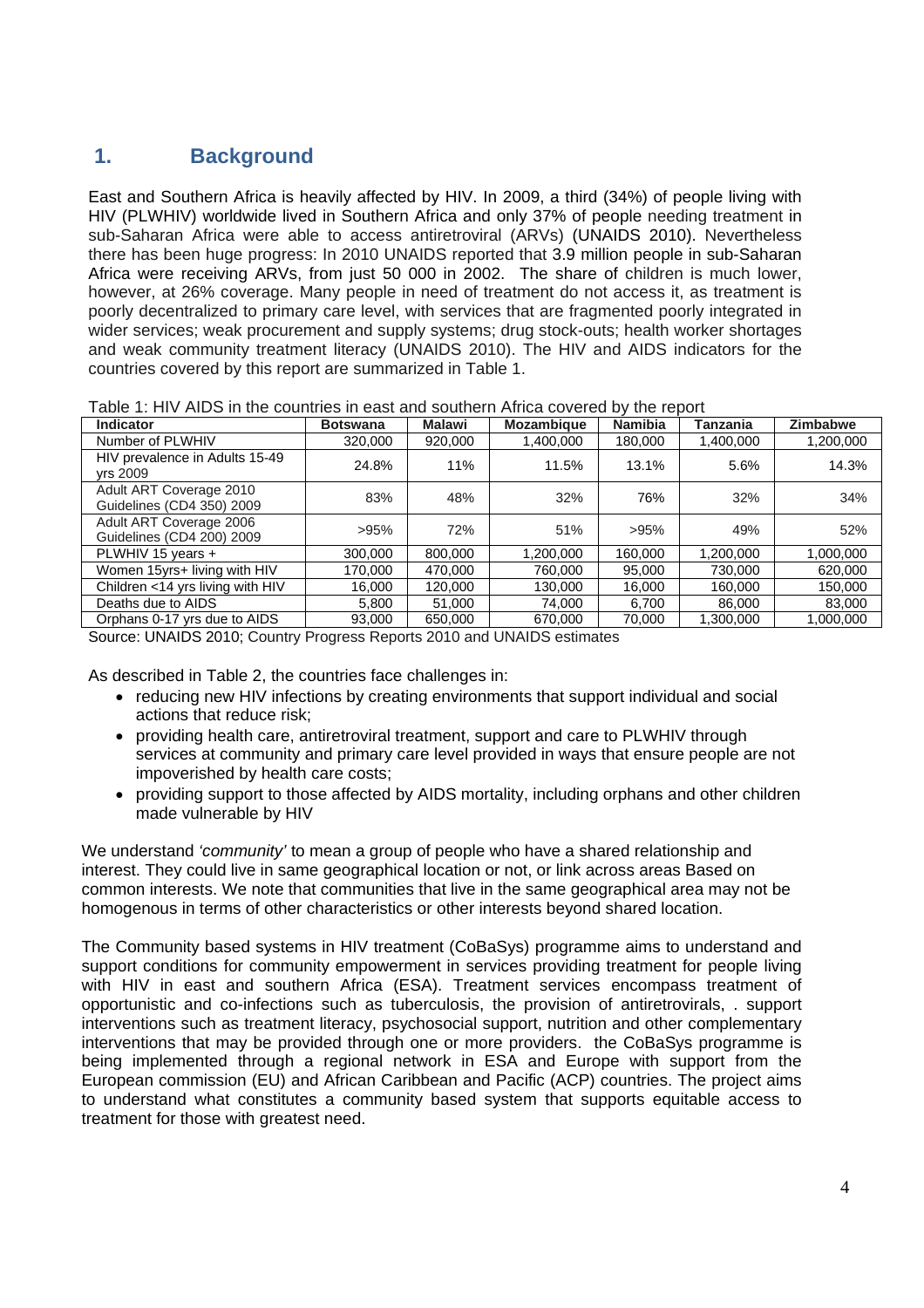In this first phase of the programme we have implemented a participatory action research ({PAR}) programme, discussed further below. In future phases the programme will generate learning on community based and patient centered approaches to HIV treatment; and share the knowledge generated for policy engagement at local and international level.

.

Eleven institutions in Africa and Europe were involved in the PAR work, including Training and Research support Centre (TARSC) as co-ordinator of this specific area, working with, University of Zimbabwe; REACH Trust, University of Malawi,;University of Botswana; University of Namibia; University of Eduardo Mondhlane Mozambique; and University of Dar es salaam, Tanzania for the country work, in co-operation with University of Bologna, University of Modena Italy; University of Manchester United Kingdom; University of Helsinki, Finland and European AIDS Action Group Belgium. The PAR was conducted in Zimbabwe, Tanzania, Namibia, Mozambique, Malawi and Botswana to explore the factors that facilitate and block access to, use and effective coverage of services and responses to HIV. Drawing on community and local health worker inputs, we identified relevant and effective approaches to building community systems and supportive services for HIV and AIDS. A community system for health is understood to be the sum of the organizations, local government structures, civil society organizations, institutions and resources whose primary purpose is to improve health at community and primary care level. Specifically our work this sought to:

- 1. Map the social differentials that affect HIV risk and vulnerability to AIDS, and the contexts environments for, distribution and burdens of the epidemic that raise the need for services;
- 2. Map the resources, institutions and actors available at community and primary care level to respond to the epidemic.
- 3. Identify the factors affecting availability, access, acceptability, uptake, quality of care in and adherence to HIV and AIDS services and how these factors can be addressed;
- 4. Identify strategies and actions to strengthen responses to HIV and AIDS at community and primary care level, as recommended by communities, health authorities, opinion leaders and key stakeholders, and the progress markers for these actions.

We used the framework developed by Tanahashi (1978) to understand the level at which inequalities in peoples' contact with health care may arise. Tanahashi provides five domains to understand levels of coverage, ie availability coverage, accessibility coverage (or the physical or financial barriers to access). acceptability of services to the population; contact coverage identifying uptake of services and effective coverage, or the extent to which use results in effective service coverage.

The work was conducted in between one and three sites in the six ESA countries, with a total of 12 sites included in this synthesis report (See Table 2).

| <b>Country</b>  | site                | Timing of the PR |
|-----------------|---------------------|------------------|
| <b>Botswana</b> | Old Naledi-Gaborone | April 2011       |
| Malawi          | Chiwamba-Lilongwe   | November 2010    |
|                 | Mchinii             | <b>July 2011</b> |
|                 | Nkhata Bay          | May 2011         |
| Mozambique      | Maluana Manhica     | May 2010         |
|                 | Marracuene          | <b>July 2011</b> |
| Namibia         | Chetto Caprivi      | June 2011        |
|                 | Ngweze Caprivi      | <b>July 2011</b> |
| Tanzania        | Bagamoyo            | December 2010    |
| Zimbabwe        | Kariba              | May 2010         |
|                 | Goromonzi           | January 2011     |
|                 | Chitungwiza         | May 2011         |

Table 2: Participatory research sites on Community systems for HIV treatment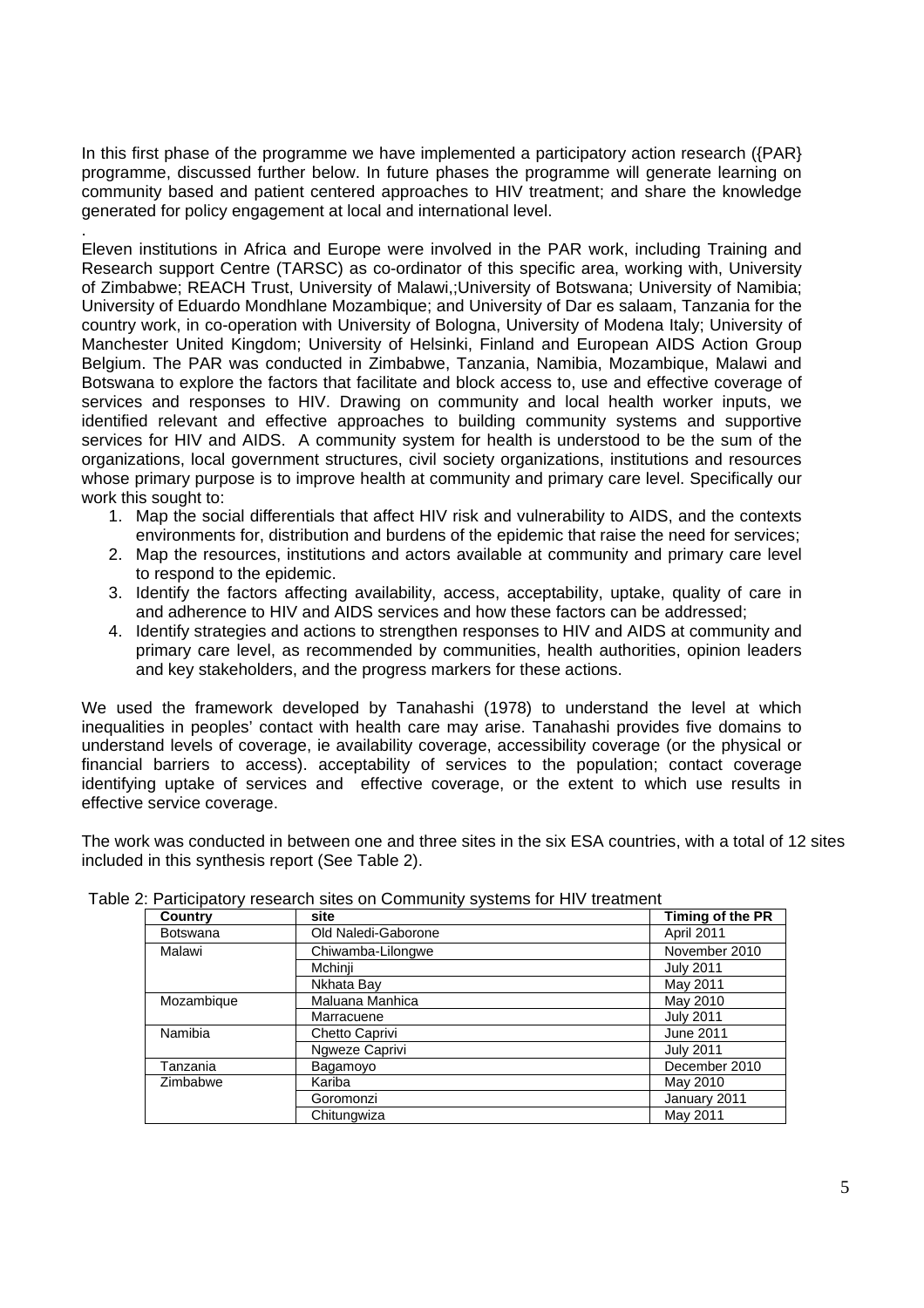The PR in each site is separately reported, as listed in the reference list. In each site those included in the PR were People Living with HIV (PLWHIV), children made vulnerable by HIV (OVC), women; men; youth; health workers, HIV support group members, local authorities, traditional authorities, non governmental organizations (NGOs), community based organizations (CBOs), faith based organizations (FBOs) and religious groups.

In this report we present and discuss the findings from the PAR conducted in 12 sites in the six east and southern Africa countries between April 2010 and October 2011. We synthesize the findings up to the phase of setting actions, and do not include the actions taken or reflection on these actions, which will be the subject of later reporting. Hence this report covers only the participatory research (PR) work, which itself presents important information on community and local health worker views and knowledge on community systems and services for responding to HIV and AIDS and services .

## **2. Methods**

In each of the countries the sites were purposively sampled from areas with high HIV prevalence where risk was high. The PR tools used were developed by TARSC and Ifakara Health Institute in a manual developed for the Regional Network for Equity in Health in East and Southern Africa (EQUINET) (Loewenson et al 2006). The protocol was developed and these tools adapted and piloted by TARSC working with country teams (Machingura et al 2010). Table 3 below summarises the protocol that was used in all the sites:

| 0 U.LIULUUU NUUN IVI LIIU LAIL 11 UIL                                                              |                                 |
|----------------------------------------------------------------------------------------------------|---------------------------------|
| <b>Objective</b>                                                                                   | <b>Method</b>                   |
| Prior to the PR field work                                                                         |                                 |
| Key informant interviews; review of literature, media; stakeholder discussions with NGOs, planners |                                 |
| and community representatives                                                                      |                                 |
| PR field work and tools used                                                                       |                                 |
| Map social differentials in communities that affect HIV risk and                                   | Social mapping,                 |
| vulnerability to AIDS, and that may impact on uptake of available                                  | Map interview                   |
| services for prevention, treatment and care of AIDS                                                | Discussion                      |
| Assessment of the nature of the epidemic in the community in terms                                 | Stepwise diagram and Focus      |
| of risk groups and risk environments, the distribution and burdens of                              | Group Discussion (use FGD       |
| the epidemic and the responses needed for key social groups.                                       | quide                           |
| Identify for key social groups the priority factors that affect                                    | Ranking and scoring             |
| availability, access, acceptability, uptake, quality of care in and                                | Problem tree                    |
| adherence to the Services for HIV prevention, treatment and care                                   | <b>Discussion</b>               |
| Map the resources, institutions and actors available at community                                  | Stakeholder analysis            |
| and primary care level to respond to the epidemic.                                                 | Plenary community roundtable    |
| Review the evidence to assess the opportunities and mechanisms                                     | Leaping blocks                  |
| to enhance facilitators and overcome priority blocks to access                                     | Market place, Discussion        |
| Identify strategies recommended by communities, health authorities,                                | Margolis wheel                  |
| opinion leaders and key stakeholders, the actions that can be taken                                | Spider web                      |
| and the progress markers for these actions                                                         | Group discussions, Market place |
| Sources: Loowenson at al 2006 - 2007 - 2008 - 2009 - Machingura - at al 2010                       |                                 |

### **Table 3: Protocol used for the PAR work**

Sources: Loewenson et al 2006, 2007, 2008, 2009, Machingura et al 2010

The participatory approach used gathers experiences of social groups with common features and identifies common patterns within the groups included and between the different social groups in an area. The patterns identified are used to stimulate discussion and reflection on the causes of problems,. and on the actions that can be taken to respond to challenges and their causes. In this case the focus was on community based interventions for the treatment, support and care of AIDS; from the perspective and experience of those in community, particularly PLWHIV.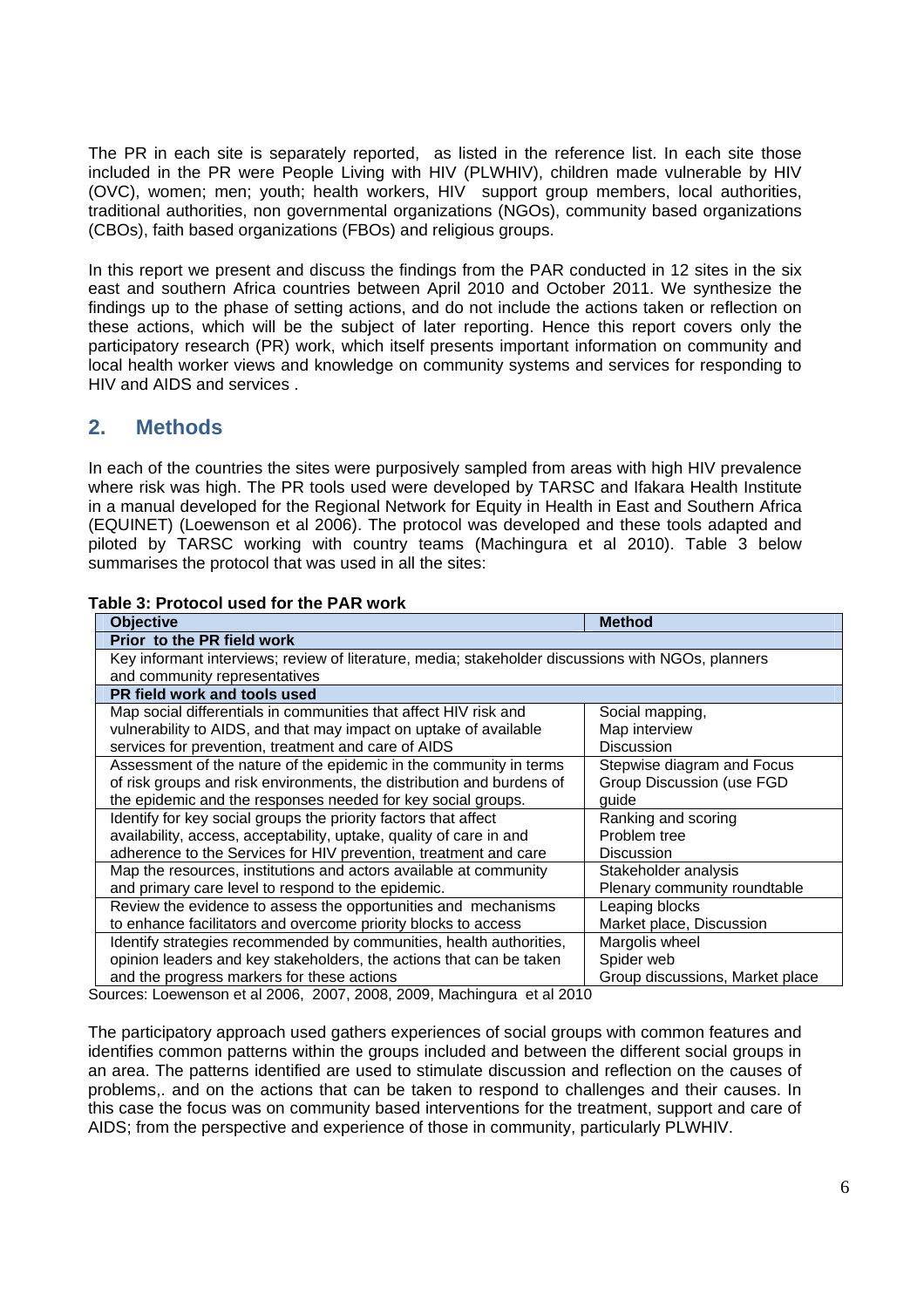There were some challenges encountered in the field work. The protocol was reported to be long (Mozambique-Maraccuene), demanded time that wasn't always available for health workers (Botswana Old Naledi). When time did not allow activities to be completed some questions were left unanswered (Bagamoyo Tanzania). As the tools such as the spider diagram were simple some participants did not take the process seriously and likened it to 'child's play' (Maraccuene - Mozambique). It was also difficult to translate some terms used to local languages, such as in the mapping exercise in Mozambique. The research depended on the capabilities of the facilitator, to probe discussion to collate and synthesize the evidence for action. The PR demanded clear facilitation to avoid diversion of the discussion.

This report provides a synthesis of the findings. The method used for the synthesis was selected from review of fifty background documents between 1962 and 2009 in grey literature and peer reviewed journals. These were; found in pub med and Google search using the key words *synthesis; qualitative data, generalization; ethnography.* Table 4 shows the methods found in the review.

| <b>Synthesis</b><br><b>Method</b>                                         | <b>Basic assumptions and methods</b>                                                                                                                                                                                                                                | <b>References</b>                                                                                                                                                                                                                                                    |
|---------------------------------------------------------------------------|---------------------------------------------------------------------------------------------------------------------------------------------------------------------------------------------------------------------------------------------------------------------|----------------------------------------------------------------------------------------------------------------------------------------------------------------------------------------------------------------------------------------------------------------------|
| Meta-narrative<br>synthesis                                               | A framework used to integrate multiple qualitative<br>studies by summarizing key issues from individual<br>sites. It seeks to interpet rather than aggregate<br>information.                                                                                        | Greenhalgh et al 2005; Popay et al 2006;                                                                                                                                                                                                                             |
| <b>Critical</b><br>interpretive<br>synthesis                              | Builds new concepts and theories from primary<br>It presents and interprets evidence<br>studies.<br>presented by individual participants as a basis for<br>grouped analysis. Depends on research team<br>interpretation so not reproducible                         | Dixon-Woods et al 2006; Gough 2007                                                                                                                                                                                                                                   |
| Meta-<br>ethnography                                                      | Involves the selection, comparison and analysis of<br>studies to create new interpretations or concepts.<br>It is used to identify key concepts, compare and<br>contrast findings to develop new concepts.                                                          | Britten et al 2002; Campbell et al 2003; Graham<br>et al 2005; Harden et al 2004; Hammersley 1992;<br>Noblit et al 1988; 2007; Pound<br>et al 2005.<br>Sandelowski et al, 2004, 2008; Schutz 1962; Strike<br>and Posner 1983Turner 1980;;                            |
| Grounded<br>formal theory/<br><b>Grounded</b><br>theory                   | Uses a constant comparative element to define<br>emergent concepts based on common issues from<br>research sites. It involves an iterative process to<br>move from evidence grounded in specific contexts<br>towards a generic theory with a broader<br>application | Barroso and Powell-Cope 2000; Campbell et al<br>2003; Charmaz 1983; Chesler 1987; Finfgeld 1999;<br>Finfgeld-Connett 2008Glaser and Strauss 1967;<br>Kearney 2001; Miles and Huberman 1984; Pope et<br>al 2007; Strauss and Corbin 1990; 1998; Thomas<br>et al 2007: |
| <b>Thematic</b><br>synthesis                                              | Identifies major or recurrent themes<br>and<br>summarizes findings under thematic headings.<br>Information is tabulated allowing identification of<br>prominent themes and offering structured ways of<br>dealing with the data in each theme                       | Harden et al 2001, 2006; Shepherd et al 2001;<br>Rees et al 2001; Thomas and Harden 2007, 2008;<br>Thomas et al 2003, 2007, 2008;                                                                                                                                    |
| <b>Textual</b><br>narrative<br>synthesis                                  | Describes findings across existing research<br>reports using content analysis approaches with an<br>frequency used to determine strength of evidence                                                                                                                | Harden et al 2007; Lucas et al 2007;                                                                                                                                                                                                                                 |
| Qualitative<br>synthesis<br>$\prime$<br>meta-<br>synthesis/<br>meta study | Combines findings from different studies using<br>different qualitative approaches for practice<br>drawing common categories. It can be misleading<br>in comparing different types of information, due to<br>variation (heterogeneity) in study characteristics     | Paterson et al 2001; Ritzer 1991; Sandelowski and<br>Barossa 2007; Thorne et al 2004;                                                                                                                                                                                |
| Content<br>analysis                                                       | An organized technique for categorizing data into<br>themes and counting frequency of themes                                                                                                                                                                        | Davies 1999; Evans and Fitzgerald 2002; Hodson<br>1991; Newman et al, 2006; Suikkala and Leino-Kilpi<br>2000:                                                                                                                                                        |
| Case survey                                                               | Translates recordings and information from<br>qualitative research using common categories.                                                                                                                                                                         | <b>Yin 1994</b>                                                                                                                                                                                                                                                      |
| Qualitative<br>comparative<br>analysis                                    | summarizes and compares qualitative evidence<br>from individual research studies                                                                                                                                                                                    | Ragin 1987                                                                                                                                                                                                                                                           |

#### **Table 4: Methods for synthesis of qualitative information**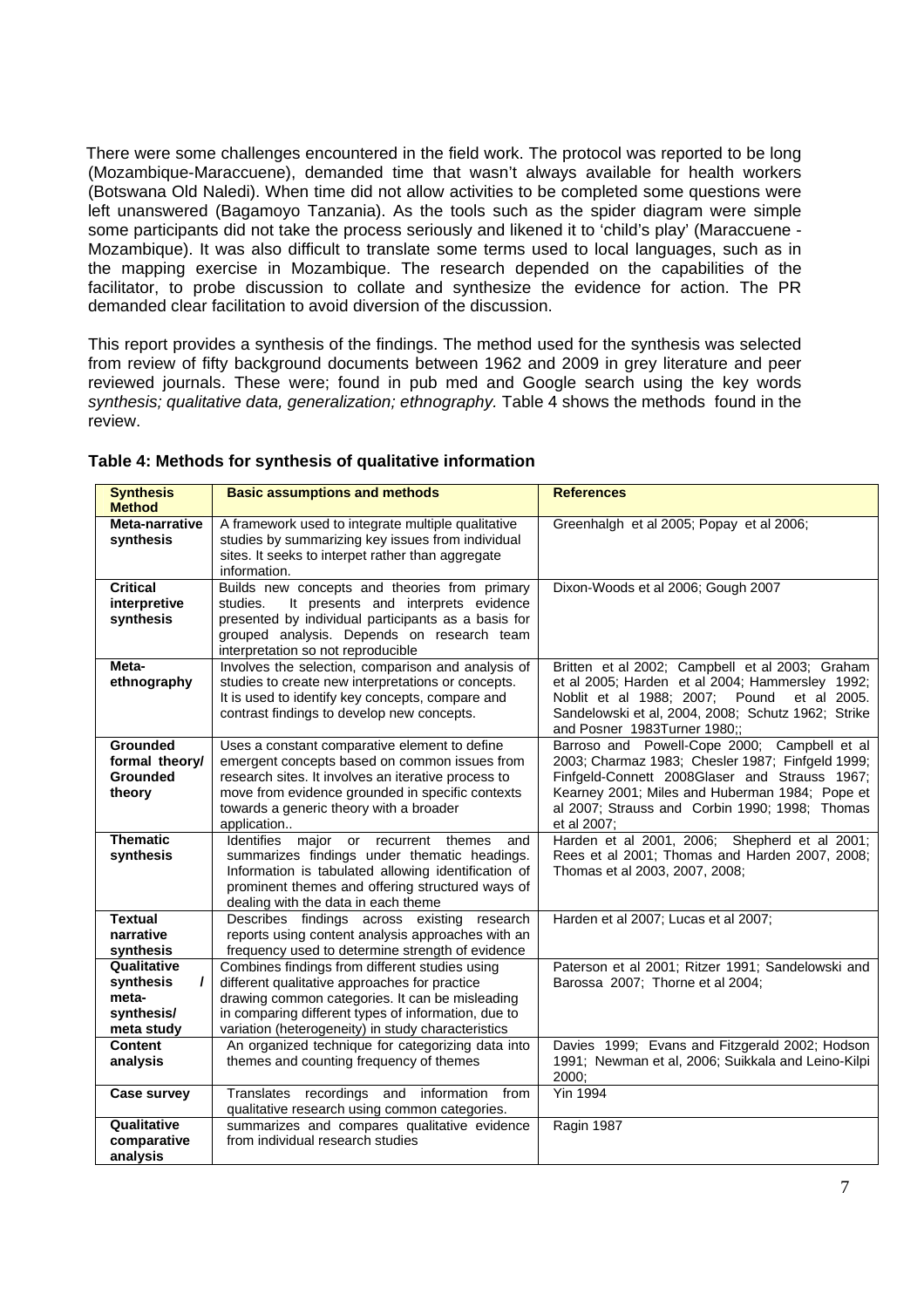Across the described methods, difficulties are noted in comparing qualitative data, including in making assumptions about common determinants of outcomes (Dixon-Woods et al 2005); in making comparisons across different contexts and environments; and in determining common categories or themes across different settings. Acknowledging these challenges, we identified thematic synthesis as a useful approach for synthesis of this primary research given that the same PR methods were used in each site. It is a method for grouping evidence on common themes while noting possible differences in context. For this synthesis report we identified thematic headings drawing from the conceptual framework that informed the work, and analysed the evidence across the sites using these thematic categories. The recurrent themes across the 12 sites were organized within the key areas where we sought to build common knowledge, i.e. on

- The social conditions and determinants of HIV risk and vulnerability for AIDS
- The coverage of HIV prevention services and, treatment and care services for AIDS
- The factors within the community and health services affecting availability, access, acceptability, uptake, quality of care in and adherence to services
- The strategies for improving community and health systems responses to AIDS

Information was tabulated from sites within each theme. The text within each theme was analysed to identify recurring issues, words and concepts across sites and these were noted. Specific outliers were also noted with the site and nature of the person making them to indicate differences that may need further interrogation and follow up. The findings were based on all twelve sites in each case except for those shown in Table 5 below. In these cases some sites did not have information on the issue:

| Thematic category                               | Number of sites where evidence was found |
|-------------------------------------------------|------------------------------------------|
| Social and economic factors                     |                                          |
| Employment and poverty                          |                                          |
| Condom use                                      | 5                                        |
| <b>Treatment literacy</b>                       | 6                                        |
| Health governance                               | 5                                        |
| Gender norms                                    | 9                                        |
| Housing                                         |                                          |
| <b>Access to Services</b>                       |                                          |
| Distance and transport to services              | 8                                        |
| Out of pocket spending and cost barriers        | 10                                       |
| <b>Health service factors</b>                   |                                          |
| Social welfare services                         | 4                                        |
| Centralisation or verticalisation of programmes | 7                                        |
| <b>Waiting times</b>                            | 6                                        |

Table 5: Thematic categories with evidence from less than the full twelve sites

We recognize that there could be some sources of bias and error in the methods used.

- 1. There is loss of context in bringing the findings from individual studies together. We addressed this by providing a context analysis of each site to help in interpreting outliers. We also indicate the nature of the social group and or person making the comment in cases of outliers,.
- 2. The focus on the most frequent evidence and common patterns can lead to some loss of important specific information necessary to understand vulnerability. We addressed this by noting also outliers or differences, as well as common trends.
- 3. Concepts used in one setting may not mean the same as when they are used in another. We provide individual reports for each site in the reference list in which there was rigorous presentation of the full findings, and these were used to better understand the terms used in the synthesis.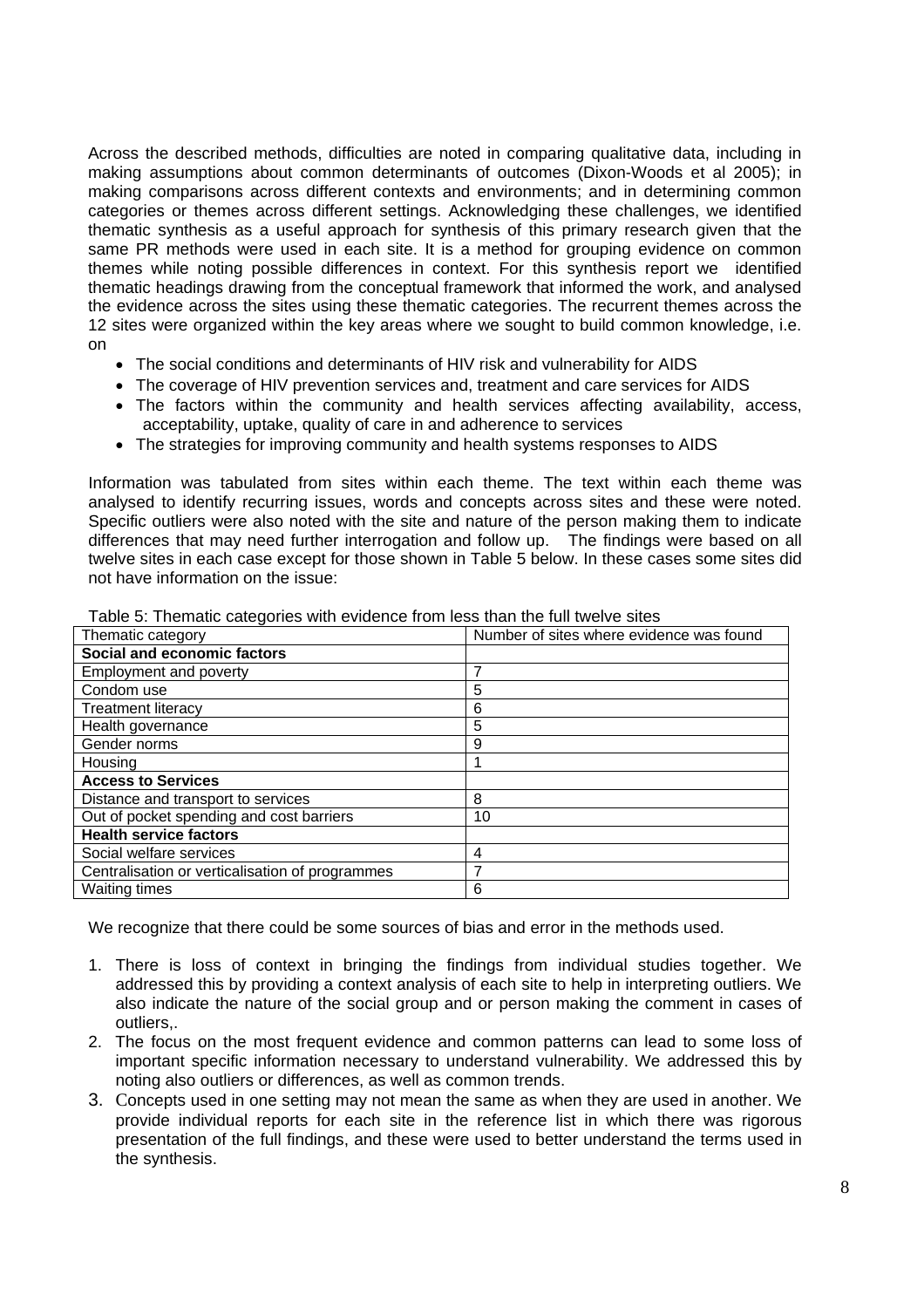## **3. Findings**

### **3.1 Contexts**

The contexts for the six countries, summarised in Table 6 below, describe contexts of high risk environments, with social and economic insecurity arising from limited secure employment, low earnings from economic activities, limited health services, health workers, medicines, equipment and supplies.

| <b>Country and</b>                                | The area and                                                                                                                                                                                                                                                                                                                              | Social and economic                                                                                                                                                                                                                                                                                                                                                                                                                                                           | <b>Health system</b>                                                                                                                                                                                                                                                                                                                                                                                                                                                                                                               |
|---------------------------------------------------|-------------------------------------------------------------------------------------------------------------------------------------------------------------------------------------------------------------------------------------------------------------------------------------------------------------------------------------------|-------------------------------------------------------------------------------------------------------------------------------------------------------------------------------------------------------------------------------------------------------------------------------------------------------------------------------------------------------------------------------------------------------------------------------------------------------------------------------|------------------------------------------------------------------------------------------------------------------------------------------------------------------------------------------------------------------------------------------------------------------------------------------------------------------------------------------------------------------------------------------------------------------------------------------------------------------------------------------------------------------------------------|
| site(s)                                           | population                                                                                                                                                                                                                                                                                                                                | factors                                                                                                                                                                                                                                                                                                                                                                                                                                                                       |                                                                                                                                                                                                                                                                                                                                                                                                                                                                                                                                    |
| <b>Botswana</b><br>Old Naledi                     | Old Naledi is divided into<br>three areas South, North<br>and Central with a<br>population of about 90 000.                                                                                                                                                                                                                               | It has high unemployment, few<br>social and economic activities. The<br>community is dependent on social<br>safety nets provided by Gaborone<br>City Council. Those in work are low<br>income earners                                                                                                                                                                                                                                                                         | It also has one health centre that<br>serves the entire community.                                                                                                                                                                                                                                                                                                                                                                                                                                                                 |
| Namibia<br>Caprivi<br>Region                      | Caprivi borders four<br>countries - Angola, Zambia,<br>Botswana and Zimbabwe.<br>It has a population of<br>79,826, comprising about<br>four percent of Namibia's<br>population                                                                                                                                                            | Most of the area is used as<br>communal pasture and small scale<br>subsistence farming. Communities<br>have limited access to schools,<br>health centres and safe sources of<br>drinking water. The socioeconomic<br>situation in the region is worse than<br>in other parts of the country with<br>31% of the population classified as<br>very poor and 39% poor. (office of<br>the Prime Minister 2009)                                                                     | It has one district referral hospital,<br>three health centers and 25 clinics.<br>Recurrent floods impede access to<br>services. A clinic provides CD4 count<br>and ART. Most facilities offer AIDS<br>care and support services, but with<br>weak information systems and weak<br>diagnostic capacities. Only 16% of<br>offer<br><b>PMTCT</b><br>ARV<br>facilities<br>or<br>treatment for HIV infected women.<br>7%<br>of<br>facilities<br>provide<br>Only<br>ART.(MOHSS 2011)                                                    |
| Malawi<br>Lilongwe,<br>Nkhata Bay,<br>Mchinji     | Lilongwe Rural has a<br>population of 1,2million<br>people. Nkhata Bay is a<br>rural district located along<br>the shore of Lake Malawi,<br>one of the main ports and<br>the second "busiest resort"<br>on the Lake, with .213,779<br>people. Mchinji rural district<br>has 456, 558 people. it<br>borders with Zambia and<br>Mozambique. | Chiwamba has a predominately a<br>Moslem community. It has poor<br>water, education and health<br>facilities. Villagers draw drinking<br>water from contaminated shallow<br>wells. Tonga is the main language<br>spoken in Nkhata Bay; people<br>depend on fishing, cassava farming,<br>rubber plantations and tourism for<br>their income (Kambewa et al<br>2009). Mchinji district relies on<br>tobacco and groundnut farming, and<br>has rich soils and favorable climate. | Chiwamba has one health centre not<br>providing ART - people travel long<br>distances to the Lilongwe city to<br>access ART services. Inadequate<br>health workers, negative attitudes,<br>shortages of medicines and equipment<br>contribute to poor service coverage. In<br>Nkhata Bay District only 35% of<br>households access improved latrines,<br>and poor waste management during<br>the rains leads to waterborne diseases<br>(GoM, NAC 2008). Open wells are a<br>breeding ground for mosquitoes;<br>leading to malaria. |
| Mozambique<br>Manhica -<br>(Maputo)<br>Marracuene | Maputo province has<br>1,2 million people and an<br>HIV prevalence of 19.8%.<br>Marracuene with a<br>population of 41817 is rural<br>and bordered by Manhiça<br>district and by Maputo city.                                                                                                                                              | Poverty, gender inequality, cultural<br>conditions and high levels of labour<br>mobility, are risk environments for<br>HIV infection within Marracuene and<br>Maputo - Mozambique. Peasants'<br>are the main social group in rural<br>Marracuene, together with .state<br>officials working in the district                                                                                                                                                                   | Lack of transport, and poor roads in<br>Marracuene undermine access to<br>health centers. There are shortfalls in<br>essential medicines, staffing;<br>equipment and other supplies (KULA<br>2009), undermining coverage. Lack of<br>safe water and adequate sanitation<br>facilities lead to risk of preventable<br>disease (GTM 2008)                                                                                                                                                                                            |
| Tanzania<br>Bagamoyo                              | Bagamoyo is 65 kilometers<br>from the capital, Dar es<br>Salaam it is bordered by<br>the Kibaha District, Tanga,<br>Morogoro regions, and the<br>Indian ocean. The<br>population is 230 164                                                                                                                                               | Bagamoyo is a "fishing village" with<br>a fishing market place on the sea<br>front. Most residents earn a living<br>from petty trading and temporary<br>employment in the tourist<br>businesses, including housekeeping<br>and restaurant work                                                                                                                                                                                                                                | There is one hospital in a far corner of<br>the district, with access limited by poor<br>quality of roads. There are four health<br>centers, the next lower level of facility,<br>and 50 dispensaries, which offer basic<br>care. There is a shortage of health<br>workers, medicines and equipment.                                                                                                                                                                                                                               |
| Zimbabwe<br>Kariba<br>Goromonzi                   | Goromonzi, a rural district,<br>is 30km southeast of<br>Harare with 178,000 people.                                                                                                                                                                                                                                                       | Overall high unemployment, few<br>social and economic activities, low<br>industrial productivity implies                                                                                                                                                                                                                                                                                                                                                                      | In Kariba District, HIV prevalence was<br>estimated at 19.1% (CSO 2009),<br>above the 2008 national average of                                                                                                                                                                                                                                                                                                                                                                                                                     |

Table 6: Contexts for community systems and HIV and AIDS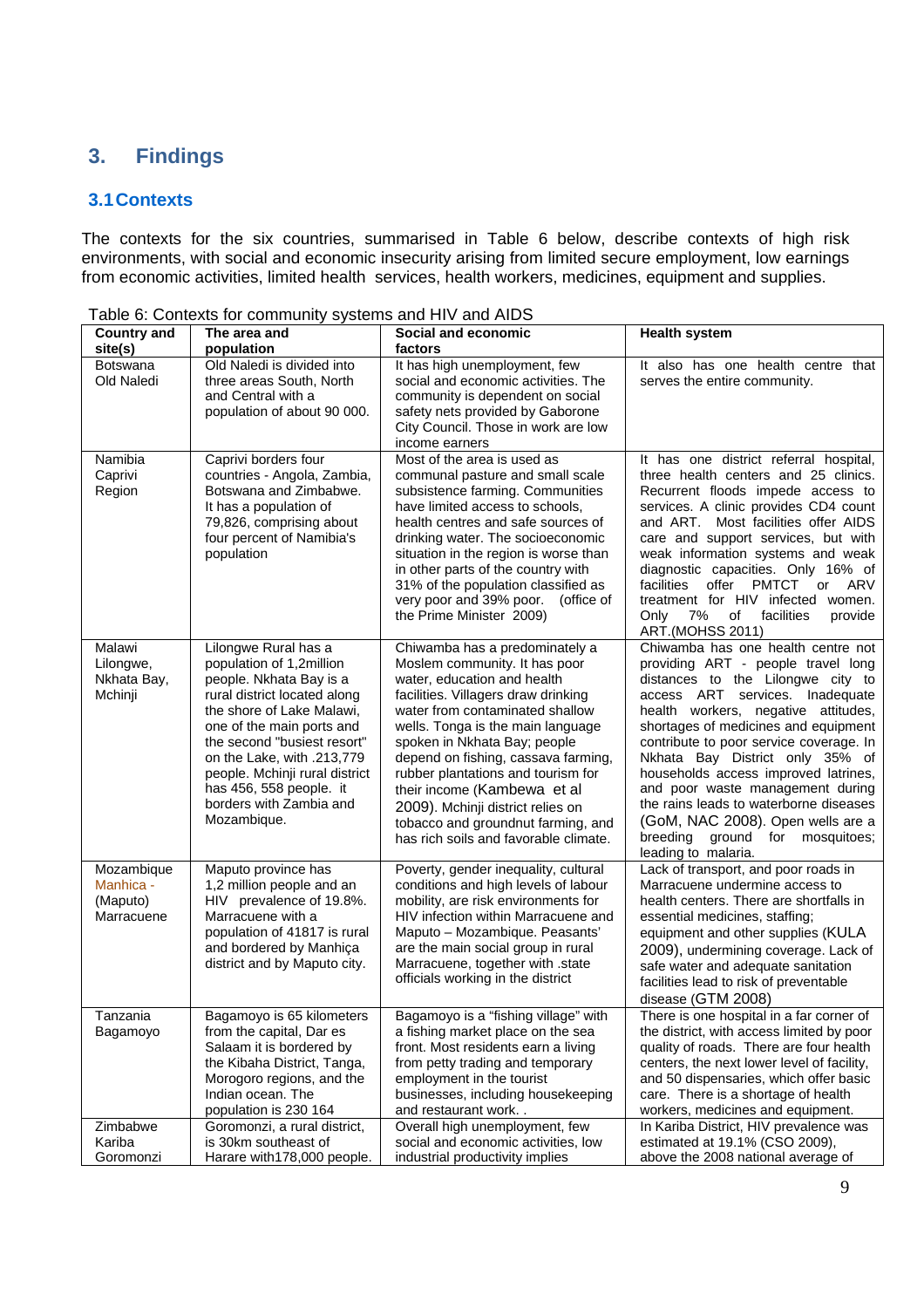| Chitungwiza | Kariba district is on the<br>north eastern border with<br>Zambia with about 25,000<br>people. Chitungwiza, a<br>high-density town has three<br>main suburbs with mainly<br>high density units and a<br>population of 321 782. | economic and social instability in<br>most households. Those in work are<br>low income earners with limited<br>coverage by to social security. | 14.1% Neither the one district<br>hospital nor the health centers and<br>clinics in the area provide ART.<br>Shortage of medicines, equipment,<br>health workers and low health worker<br>pay undermines service delivery.<br>There is poor cover of safe water<br>(MOHCW 2009) |
|-------------|-------------------------------------------------------------------------------------------------------------------------------------------------------------------------------------------------------------------------------|------------------------------------------------------------------------------------------------------------------------------------------------|---------------------------------------------------------------------------------------------------------------------------------------------------------------------------------------------------------------------------------------------------------------------------------|

### **3.2 Conditions within communities affecting risk and vulnerability**

#### **insecure employment, food insecurity and poverty were common**

Insecure employment was found in Zimbabwe, Tanzania, Malawi, Botswana and Namibia leading to income insecurity. Work in the civil service, in the NGO sector, in local government, hotels and supermarkets in these countries was reported to generate more regular income, but these were not common jobs, and people more commonly worked in cross border trading, carpentry, brick moulding, 'stealing', phone credit vending, money changing /black market, hair salon work, urban farming; farm labouring; building and vending (vegetable, cigarette, sweets). Some occupations were themselves risk environments for HIV, such as brewing illicit alcohol (Zimbabwe); commuter bus driving, commercial sex or begging. Insecure incomes were reported to be associated with food insecurity at household level (Mozambique, Manhica; Zimbabwe Goromonzi, Malawi Mchinji). This combination of food and income insecurity was reported to lead women to engage in high-risk commercial sex to earn a living in the absence of other means of survival (Tanzania Bagamoyo). Cross border trading was characterized by exploitation, separation from families and partners, and separation from the socio cultural norms that guide behaviours within communities (Zimbabwe, Malawi, and Namibia).

Poverty seemed to be a proxy for lack of income (Zimbabwe, Malawi, Mozambique, Namibia, and Botswana). Women participants noted that lack of income affected their ability to pay school fees or to provide adequate nutritious food for themselves and their children and to lead to stress (Zimbabwe, Mozambique). They reported that women forgot to take their treatment or deliberately skipped it when they do not have food (Zimbabwe, Kariba). In four countries (Tanzania, Namibia, Zimbabwe, Malawi) participants observed that there were few programmes promoting economic opportunities for women, such as through microfinance, micro-credit, vocational and skills training or income generation activities.

There was limited reporting on lack of decent housing as a risk environment for HIV (re)infection. This was raised in Old Naledi, Botswana, an urban area characterised by dilapidated structures, poor sewerage disposal, inadequate safe water and sanitation and high room densities.

#### **Economic insecurity is associated with risk environments for HIV, especially for women, especially where social norms further increase risk**

Economic insecurity in women was reported to lead to commercial sex in , Chitungwiza, Kariba; Old Naledi and Caprivi. Sexual transactions were reported to be carried out in bars and night clubs in Chitungwiza, Nkhata Bay and Lilongwe and in residential areas in Old Naledi. Low condom use was reported in women (Mozambique, Manhiça; Namibia Caprivi). There was also report of child trafficking, and of bars and rest houses acting as hiding places for traffickers in Mchinji in Malawi. Sites of commercial sex were reported to be places of drug dealing in Bagamoyo Tanzania. The PR sites thus indicate a clustering of economic insecurity and high risk environments for HIV.

Low condom use was not only associated with commercial sex. Community members, and particularly men, perceived condom use to lead to low sexual satisfaction and unfaithfulness, depressing their use of condoms in Zimbabwe, Botswana and Mozambique. Men considered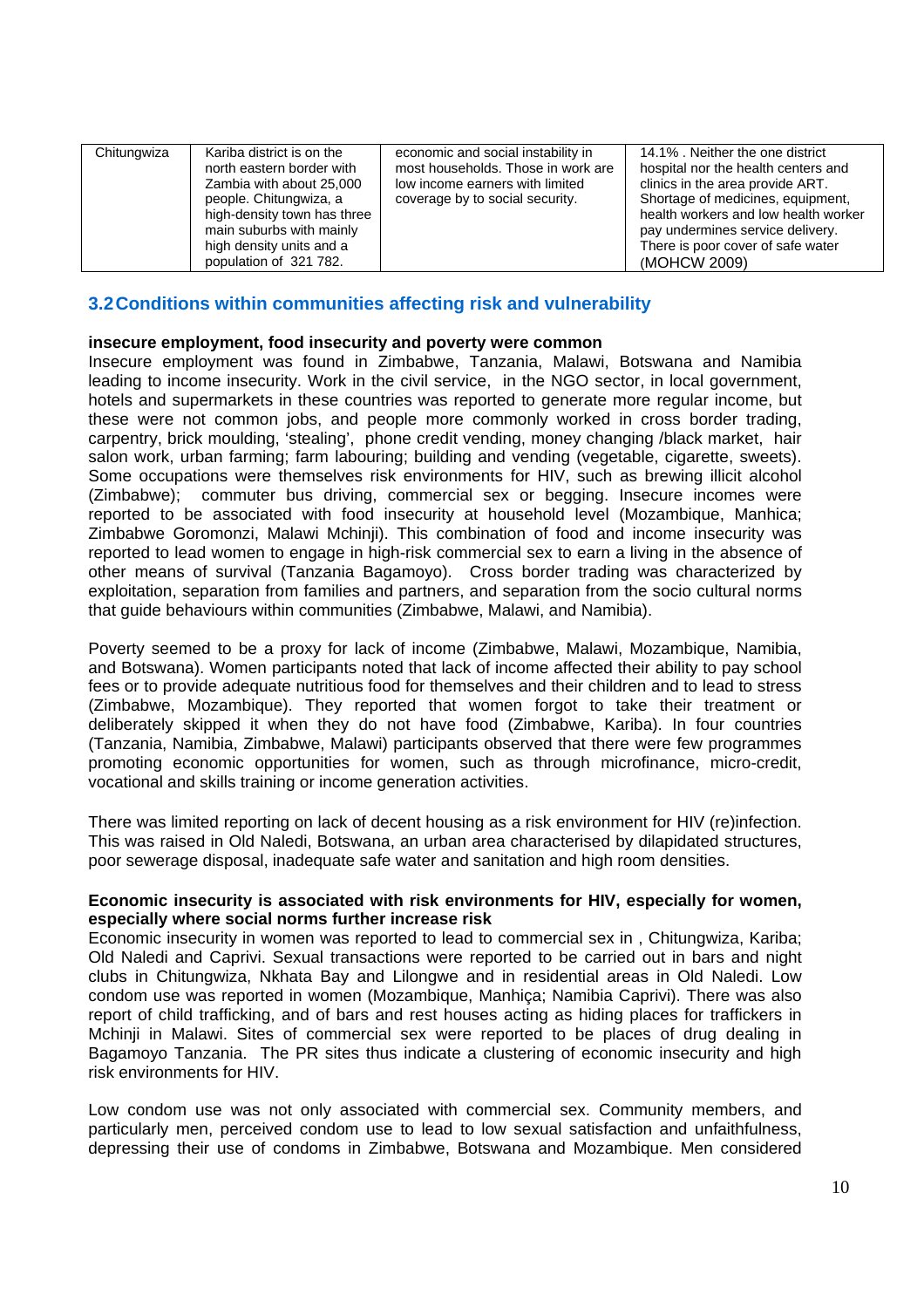condoms to be unreliable and immoral for married partners in Zimbabwe and Malawi, leading to *unfaithfulness* (Zimbabwe, Malawi). Men living with HIV were reported to refuse condom use with their sexual partners in Malawi and Zimbabwe (Chitungwiza), while some religious faiths were also reported to discourage use of condoms and treatment with ART (in Lilongwe Nkhata Bay, Zimbabwe Kariba). Community members in some sites perceived that PLWHIV had been "bewitched" by jealous people or by partners as punishment for 'cheating' (in Mozambique, Zimbabwe, and Malawi). Lack of knowledge was reported to fuel such views, leading to stigma, discrimination and embarrassment, discouraging people from seeking or getting timely treatment and care for AIDS (as reported in Malawi, Namibia, and Zimbabwe).

#### **These socio-economic conditions are mitigated or worsened by features of the health system**

Where services for AIDS were integrated with services for maternal and child health and treatment of common illnesses and were close to communities,as found in Zimbabwe-Chitungwiza, Namibia Caprivi, Malawi-Mchinji and Mozambique Manhiça, there was report that they were more accessible and supportive of responses for reducing both HIV risk and vulnerability top AIDS.

In contrast to the positive gains of integrated services, vertical approaches were reported to create inefficiencies in service delivery in Zimbabwe, to perpetuate stigma in Botswana and Zimbabwe, to raise costs of care for communities and to and reduce quality of care and adherence and follow-up in Malawi and Zimbabwe. Health services were found to be crowded with rising levels of other common conditions, some o0f which such as tuberculosis were associated with HIV. Services were also reported to be stressed by the rising demand for voluntary counselling and testing (VCT), prevention of vertical transmission of HIV, and for ART (Malawi, Botswana, Zimbabwe). This led to crowding of services, making service environments unfavourable for clients (Malawi). Community members reported that they face stigma from health workers when visiting services for any form of Sexually Transmitted Infection (STI). With limited infrastructure for counselling, these sessions become group sessions that lack privacy. For example in Chitungwiza Zimbabwe counselling was being done in '*outside open space close to the mortuary'* (Zimbabwe-Chitungwiza).

Key to delivery of and access to such services was the presence of trained health workers who live in the community. However health workers at lower levels of the health system were reported to have worse conditions and pay, leading to outmigration to higher level services where pay was better (reported in Botswana, Namibia, Malawi, and Zimbabwe). Health workers were reported to be frustrated and to relay their stress to their patients, leading to sour relations (Malawi, Namibia, and Zimbabwe). In Mozambique, Malawi, and Zimbabwe health workers administering treatment programmes were only found at district hospital or higher levels of care.

#### **Services lack the funds and communities the power to change these conditions**

In Zimbabwe, Malawi, Botswana, Namibia, and Tanzania the problems with service quality and limited provision of treatment services close to communities was seen to be undermined by poor health funding.

Communities appeared from their reports to have little influence on their services. In Zimbabwe, Malawi, Mozambique, and Namibia it was observed that there were limited opportunities or mechanisms for communities to input to health service plans. There was a perception in Zimbabwe Chitungwiza, Malawi Mchinji, and in Mozambique that funds from central level were not reaching rural health centres or community level services. Community participation was thus reported to be symbolic, without real power to actively participate in meaningful decision making processes (Zimbabwe Goromonzi). Management structures and procedures did not include community input. Even participatory mechanisms like country committees for the Global Fund for AIDS, TB and Malaria (GFATM) were perceived in Chitungwiza Zimbabwe and Mchinji Malawi to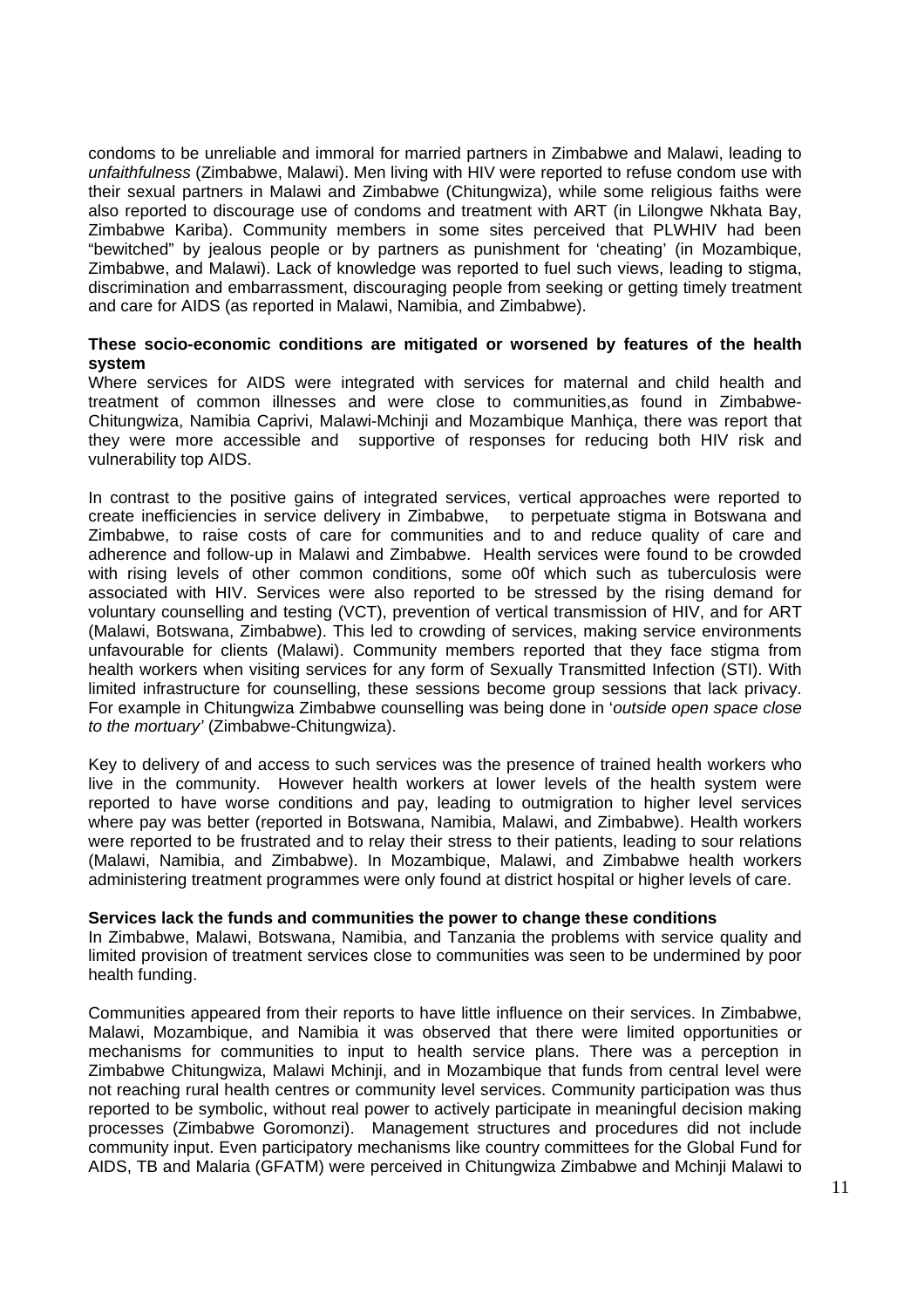include people more as target groups and beneficiaries than as decision makers. Policy interventions were thus seen to reflect international rather than people's priorities.

*"These CBOs think they know everything simply because they get donor funds…they don't even do anything apart from boasting with riches when they buy cars or build houses at the expense of the poor. In fact all they know is to buy expensive clothes and move from one workshop to the other…they can't even point at what impact they have brought with their so called projects": Male participant living with HIV -Chiwamba Lilongwe Malawi* 

#### **3.3 Contact between communities and services**

#### **Shortage of health workers undermine service interactions with communities**

In five countries (Zimbabwe, Malawi, Mozambique, Namibia, Botswana), health worker shortages were raised as critical bottlenecks to service delivery. They were seen to lead to unrealistic workloads for the few available health workers undermining the quality of services. Poor pay and lack of career opportunities was seen to add to this stress (Zimbabwe, Malawi, and Tanzania) further demotivating the health workers. Health worker participants reported that they face difficult and often dangerous working conditions, particularly in the absence of occupational post exposure prophylaxis which was noted in Malawi to be in short supply or in Zimbabwe to not be available at all. Health workers were thus frustrated (Zimbabwe, Malawi, Botswana, Namibia) leading to poor interaction with clients and loss of trust in health workers by communities (Malawi, Tanzania, Mozambique, Botswana, and Zimbabwe). As one response, in Namibia Caprivi Chetto and Zimbabwe Kariba there was report of favouritism and corruption with informal payments charged for people to access ARVs in all countries or to have their CD4 count (in Zimbabwe, Malawi Lilongwe and Mchinji).

#### **Primary care service links with communities limited by inadequate infrastructure, medicines and equipment**

The primary care level of the health system was noted to be critical to support community systems for HIV. However in all countries except Namibia this level was not able to initiate, administer or follow up ART, due to shortages of medicines and trained health workers, particularly in rural areas where services were less available, such as in Gutu and Mwanza ward in Goromonzi district in Zimbabwe. There was a strong perception of marginalisation by rural communities compared to those in urban areas, including in relation to services for HIV literacy, testing and counselling, comparing Lilongwe with Mchinji in Malawi, or Goromonzi compared with Chitungwiza in Zimbabwe. While most health facilities in all countries provided VCT, ANC and PMTCT services, these services mainly covered women due to their link with maternal health care. Clients reported failing to do repeat CD4 counts in Zimbabwe due to equipment failure or long queues due to centralisation of this service in Zimbabwe, Botswana and Malawi. The process for ART initiation was noted as long, cumbersome, expensive and unnecessary (Mozambique, Malawi, Zimbabwe) leading to some clients opting for indigenous medicines and religious faith healers (Mozambique, Malawi, Zimbabwe), from whom they perceive they can receive sympathy if not "cures".

#### *"Many people are dying with HIV and some people are developing a problem of Drug resistance*  to ARVs because they are unable to access the ARV medicines easily. Transportation costs from *here to the Central Hospital, or Area 25 Health Centre and other centres where the ARVs are provided are very high". Woman participant living with HIV Lilongwe-Malawi*

In all countries except Tanzania community members and health workers reported that services for AIDS were offered in existing facilities in spaces not planned for with inadequate funds to purchase and maintain diagnostics equipment for CD4 counts or liver function tests. Community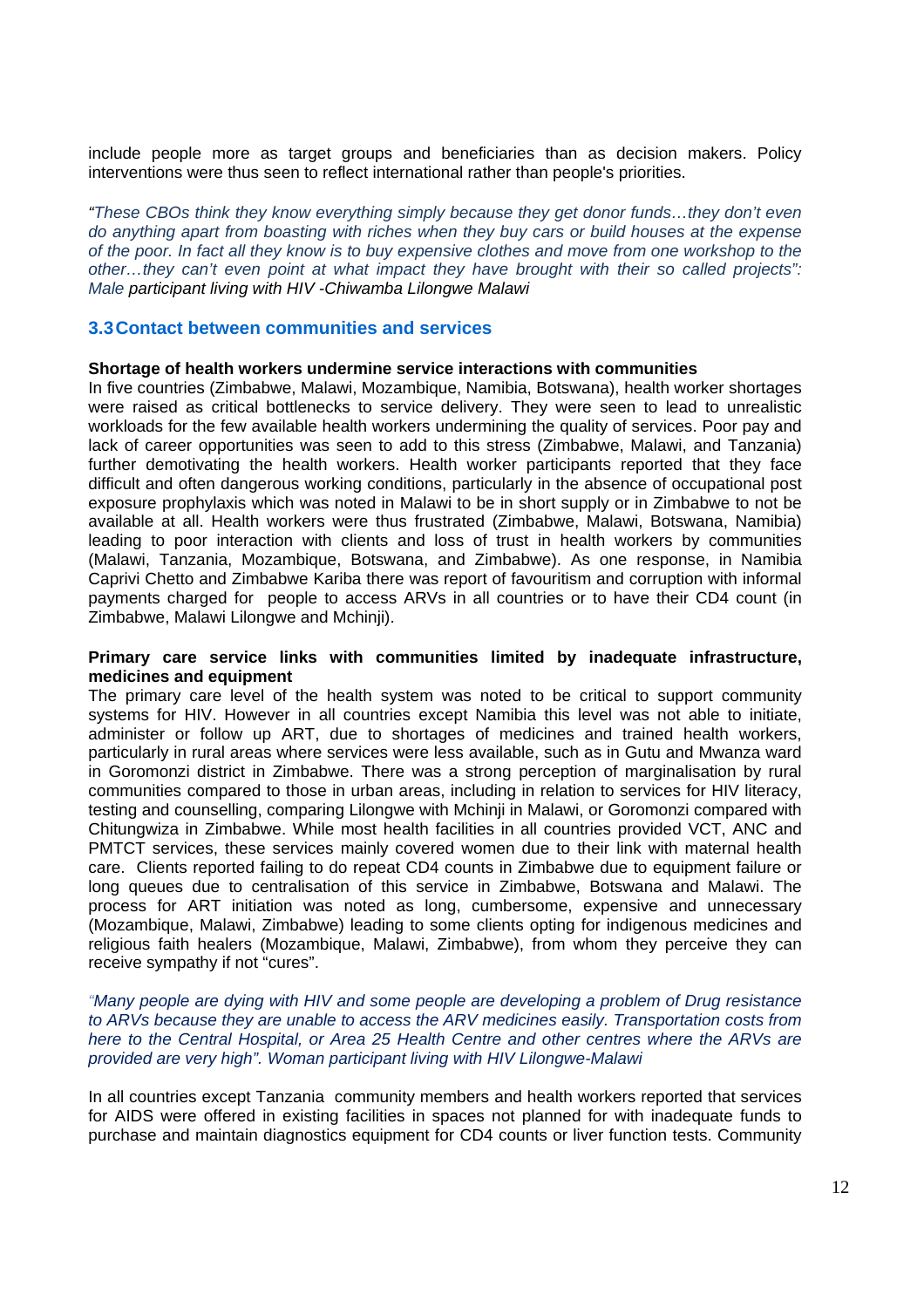members perceive that health workers are partly responsible for the inadequate space and supplies eroding the trust and health worker-client interaction that is central to HIV services.

*"There is no CD4 Counting machine at Makumbe Mission Hospital, there is no space for adherence counselling, and often we are forced to receive the counselling in groups outside. You can imagine how embarrassing it is if you see someone you know while you are seated in the counselling session. Further you need specialized sessions that are individualized so that one can self prepare. Sometimes we get in very small spaces for counselling. These services are being forced in never planned for spaces. We need to really plan strategically on how this will be done, otherwise it compromises the quality of care" Community Member* **- Zimbabwe**

#### **Cost and transport barriers limit community use of services**

While these services (ARVs, PMTCT, ANC, VCT) are offered free of charge in public health institutions in Zimbabwe, Malawi, Mozambique, Botswana, there are transport and other out of pocket costs that raise costs to clients. Community members from Chitungwiza raised that they needed to pay \$2 for a return journey to the hospital, \$35 at the hospital for the CD4 count, and losses of income from vending or other activities due to long waiting times of about home \$10- \$30. They also had to buy food (\$3-5). A direct cost of \$40 was significant compared to their earnings, even if services do not charge a consultation fee.. The lack of reliable, affordable and safe transport, particularly for people living in poor, rural communities (Namibia, Mozambique) creates barriers in the links between communities and services, even when the latter are available. Poor transport, particularly in rural areas, was noted to lead to missed doses or interruption of treatment in Malawi and Marracuene - Mozambique. User fees or other out of pocket costs were seen to discourage return visits in all countries except Namibia. All country sites, except in Namibia, acknowledged that access to ARV treatment at no charge has greatly reduced the financial burden for PLWHA households and expanded access to health for PLWHIV . However the poorest and rural clients indicated they were still facing barriers to access, in all countries, given the payments for transport, food and in some cases accommodation to get to the ART centre (in Goromonzi - Zimbabwe).

#### **Gender norms, stigma and discrimination are strong determinants of treatment uptake**

Despite the longstanding nature of the epidemic in all the countries, stigma seems to be persistent. Womens burden from household chores, child care responsibilities (Botswana, Zimbabwe) weak control over their male partners' unsafe sexual behaviours (Zimbabwe, Malawi, Mozambique) perpetuate their vulnerability. If known or suspected to be HIV positive, women face violence (Zimbabwe, Botswana) or may be abused or abandoned (Tanzania). Discrimination appears to affect girls and women more than boys and men, affecting their uptake of education and health services, access to treatment and autonomy to make decisions on safer sex or on treatment (Malawi, Tanzania; Zimbabwe).

Gender norms and roles do also affect men, In Zimbabwe, Malawi, Tanzania, and Namibia men rely on their spouses for information on AIDS as HIV responses have mainly targeted women. In Mozambique and Zimbabwe, participants reported that men do not test for HIV and only ascertain their HIV status after their partners have tested, often during ANC. Men were reported to find it difficult to talk openly about sex and to reveal their status (Malawi-Lilongwe, Zimbabwe) and women withhold their status from their partners out of fear of blame, domestic violence, divorce and loss of economic support (Tanzania, Malawi, Zimbabwe). Men were reported to be required to act in control, to have know-how, be strong, disease free, highly sexual and economically productive (Zimbabwe Chitungwiza). They fail to attend regular hospital visits (Mozambique and Botswana) and to engage in alcohol consumption and unprotected extramarital sex, in part due to traditional perceptions of their role (Botswana-Old Naledi). Men were said to find it difficult to talk about sex and to fear revealing their HIV status (Zimbabwe). Advocating abstinence, faithfulness or condom use was found to be difficult for couples (Namibia) as was openly discussing STIs, not accepted due to local taboos (Malawi).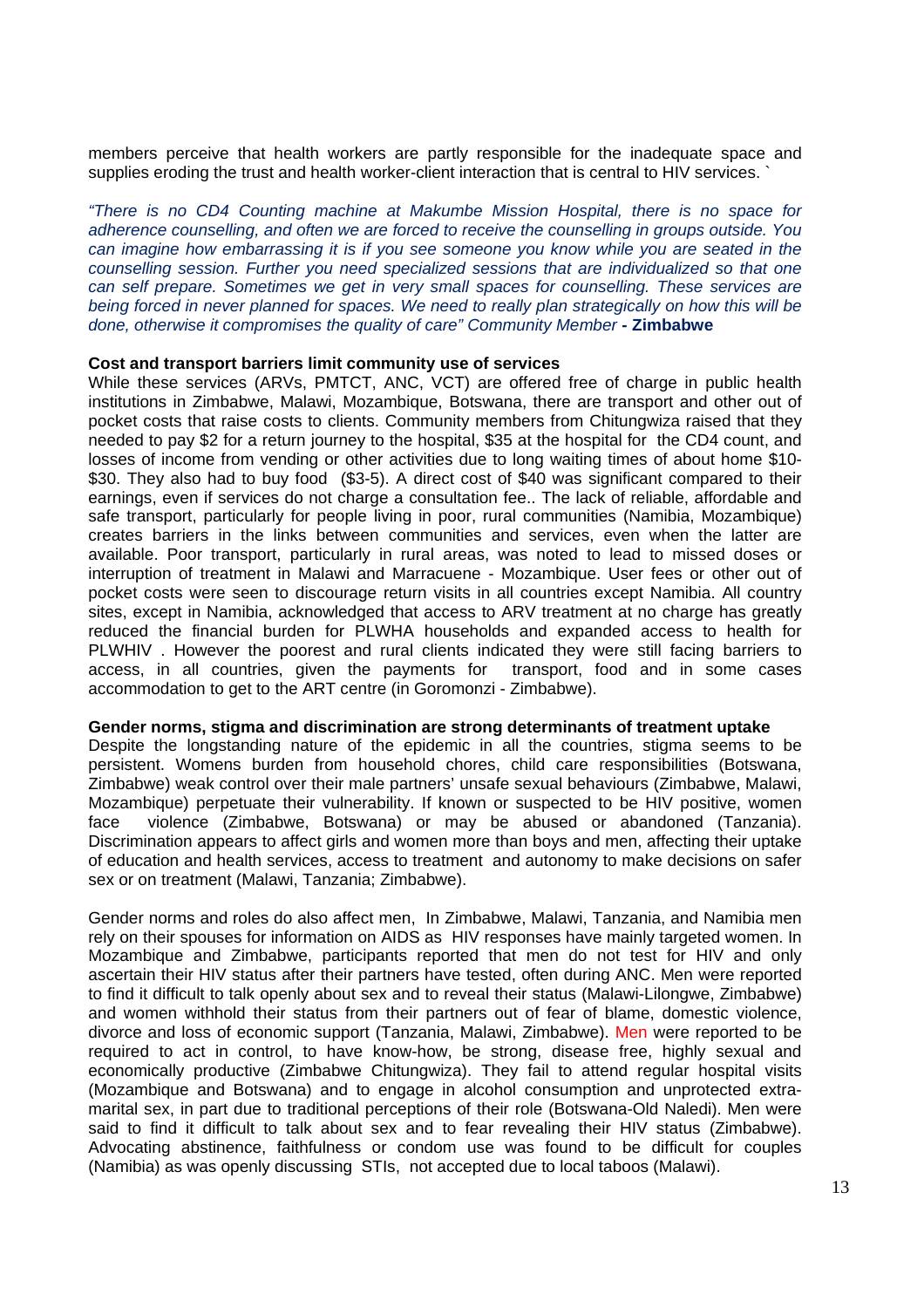*" often times in big family gatherings such as back home in the rural areas at funerals or during Christmas gatherings you are often told, rest a bit, take it easy-don't bother yourself, wait we will*  do this, don't cut the veggies you may cut yourself, aah can you cook for all these people? Will *you be able? They will need us or those ones with strong bones (physical strength)" .Woman Participant - Zimbabwe* 

Stigma against HIV was reported to have powerful psychological influence over how people with HIV see themselves and adjust to their status, making them vulnerable to blame, depression and self-imposed isolation (Zimbabwe, Malawi, Mozambique, Botswana, Namibia). Exaggerated kindness seen in the community from neighbours, church colleagues, and work colleagues and from other social groups was also seen to trigger psychological distress (Zimbabwe). Fear of stigma thus continues to be a strong determinant of non-disclosure, or poor uptake of services. Non-disclosure of HIV-infection within families was reported by women to leave orphans and other bereaved dependents economically deprived and marginalized once the bread winner dies particularly if the link to AIDS becomes known (Zimbabwe, Malawi). This can lead to social isolation (Botswana).

#### **3.4 Factors within health services affecting coverage**

#### **There is limited provision of wider social welfare benefits**

In Zimbabwe, Botswana, Malawi and Mozambique people were found to have limited social welfare support, and social welfare programmes to be under resourced. In Botswana, the *'Ipelegeng Scheme'* and in Malawi the \$35 cash grant civil service workplace programme both provide support to PLWHIV, in the latter case with support to nutrition among PLWIV, most of whom are on incomes of less than US\$100. In Zimbabwe the Basic Education Assistance Program (BEAM) programme targets vulnerable children with school fee support and the AIDS levy provides support for medicines purchase. There are thus some initiatives, and there was no report of social welfare services being denied to PLWHIV. The main problem thus appears to be the poor coverage and underfunding of these schemes. In Caprivi Namibia, a further barrier was reported, where children with foreign parents are not entitled to the Child Welfare Grant offered to other vulnerable children in Namibia, despite their legal residency in the country. Lack of wider social welfare support isolates responses to health services, makes communities dependent on their own resources to support vulnerable groups and undermines nutrition and health in affected households.

#### **Centralisation of ART locates treatment resources far from communities**

ART initiation is reported to be more central facilities, increasing congestion, workloads and out of pocket costs in already resource stretched areas (Malawi, Zimbabwe). Communities in Mozambique, Malawi and Zimbabwe felt that it was necessary to decentralise ART and other services for HIV and AIDS to primary level to overcome barriers in access to services and provide financial protection.

#### **Mentoring and support for community and frontline health workers is missing**

As a chronic condition HIV demands that health workers need clinical mentoring to foster their ongoing professional development in managing ART and the treatment of opportunistic infections and build the case study review, feedback on case management to provide a reasonable level of client centred care (WHO 2006). All countries reported a lack of clinical mentoring which was reported to increase the frequency of late or inappropriate referrals, inconveniencing PLWHIV and their families. Doctors at district hospitals were seen to have limited experience in managing difficult cases and to not be providing the clinical mentoring needed at lower levels.

In Zimbabwe, Malawi, Tanzania, Botswana and Namibia health workers reported that expertise in managing antiretroviral therapy and opportunistic infections is available, but limited and not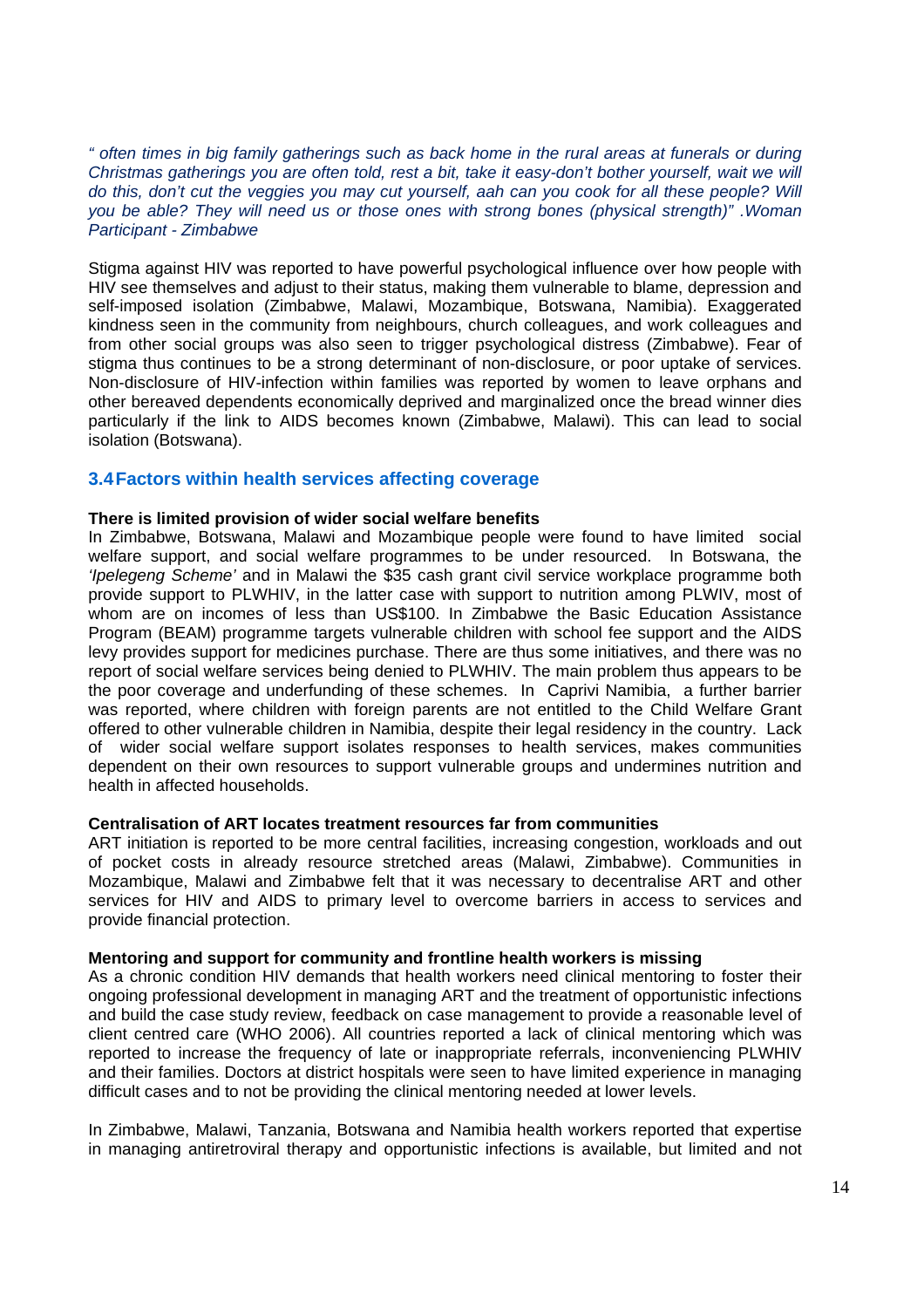adequate in the district management team due to already limited health workers. In Chitungwiza, for example, health workers reported that visiting doctors and senior nurses and midwives at the central hospital had expertise in managing ART and opportunistic infections, but did not have time to mentor clinical staff at the district hospital, and even less at clinic level. In Malawi mentoring was seen to be undermined by heavy workloads and shortages of staff for this.

*"We do get mentoring or task shifting, whatever they call it, but the problem is the training is short and often not adequate to instill and equip us clinicians with knowledge of how this should be done. That's why some people here complain that the quality of care in ART and HIV management is poor"* Health Worker - Goromonzi Zimbabwe

 *"As health workers we know we have to conduct clinical mentoring as well as monitoring the progress amongst those we are mentoring who presumably we believe could also become mentors to others. However, this is not possible because we don't have the time to do this".*  Malawi –Lilongwe Health worker Participant

Health systems do not have budgets to support phones, radios and email for clinical mentoring (Zimbabwe and Namibia).

*"They just orient us and off they go. This leaves us wondering if at all they really want this to bear*  fruit or not...if they were paying us such visits it would invigorate us to working hard and i don't *think we could be talking of such a gap here. Even the issue you have asked of mentoring they could be the ones encouraging us to teach others as well, but they don't say anything...perhaps they also do not know how it's done". ' Malawi-Nkhata Bay Health worker participant* 

#### **Vertical programmes raise transaction costs for communities**

HIV programmes were seen to be using vertical approaches in Zimbabwe, Malawi, Botswana, and Tanzania. These approaches were seen to create problems for communities when they access and use services. There was progress reported in Zimbabwe, Malawi, Botswana, Mozambique Tanzania in service integration, particularly for VCT, PMTCT and Antenatal care (ANC) services, and for male circumcision in Zimbabwe, although this mainly happens at district than primary care facilities. Fragmentation happens when non stateorganizations provide AIDS programmes such as PMTCT, HIV follow up, as communication with other services may be ad hoc and based on funder rather than community priorities or needs (Malawi, Zimbabwe, Mozambique).. Links across providers was seen to be important to ensure follow up of referrals to determine if the client's need has been satisfied (Namibia, Zimbabwe, Malawi)

#### **Primary care services need more effective referral services**

The shortage of ambulances reported in Namibia, Malawi, Botswana and Zimbabwe was reported as an important gap in the referral system. The participants highlighted that either the ambulances are not available (Kariba, Zimbabwe), very few and always late (Malawi, Mozambique,) or present but not efficient (Botswana, Namibia). In Caprivi for instance participants reported that ambulances drop patients at the Hospital, but that the hospital does not provide mechanisms to bring them back to their villages.

*"Our service delivery is compromised because of these referral problems…we normally experience shortages of medicines, lack of time to rest due to tiredness, there should be coordinated institutions including NGOs, FBOs and other community groups all working with us as institutions that we can refer a patient to, that way we do less work but we do more for the patient" Health worker participant Nkhata Bay Malawi*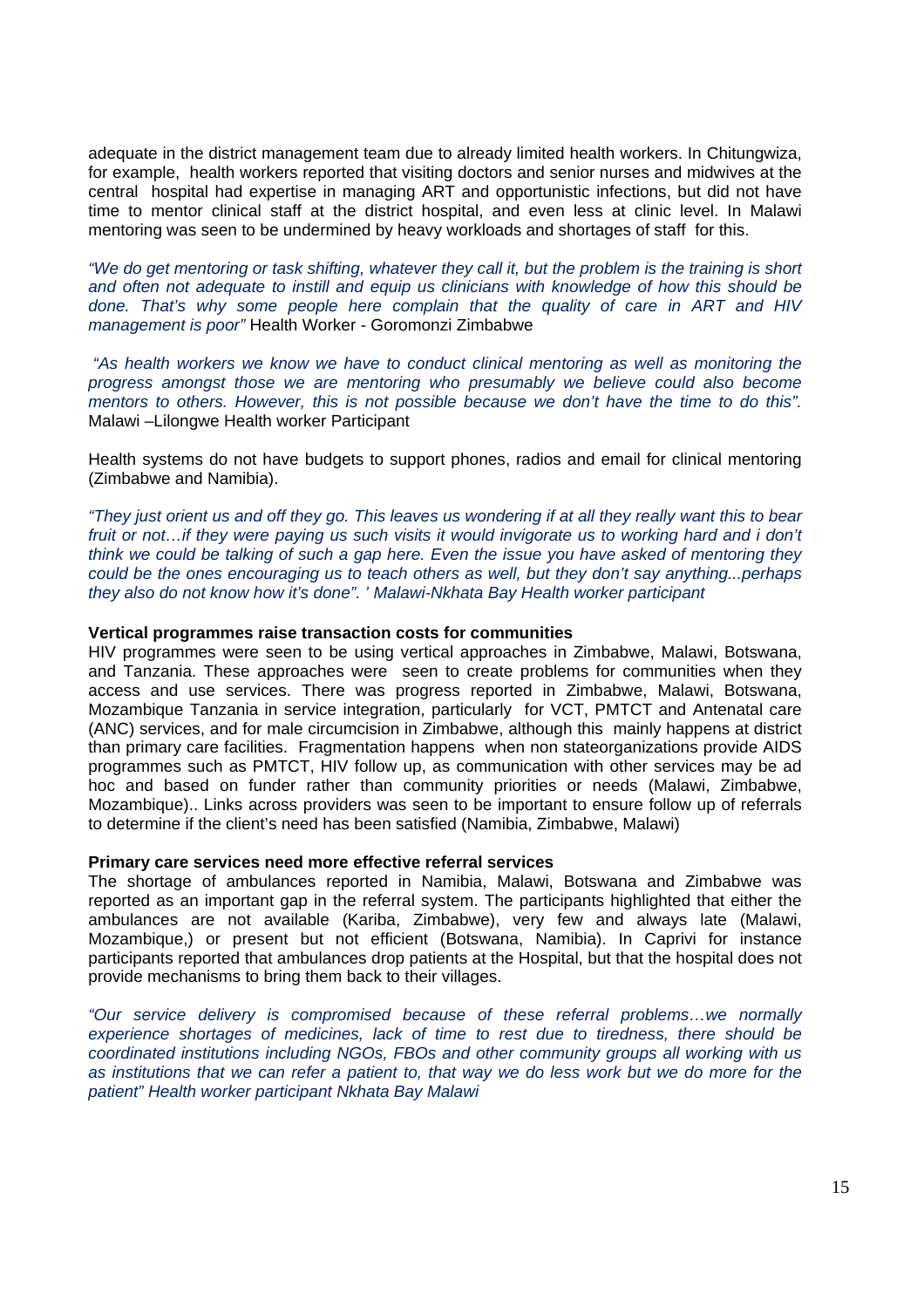**Clear public health signals discouraging stigma in services are needed to support uptake**  Discrimination was two sided, with health workers in Botswana and Zimbabwe indicating that those health workers known to be HIV positive are discriminated by clients, who prefer service from health workers who are not infected. Related to this was '*door labelling'*, reported in Zimbabwe, a label for Opportunistic Infection (OI) clinics based on a perception that anyone who goes into these rooms is HIV positive.

*"Once you get to the hospital and you go straight to the OI clinic people give you an eye that*  talks! It says there is an HIV positive person; she probably has genital warts or TB. The next *thing is they do not even want to be near you because they think that you will give them TB, It sucks! We do not want the OI clinic separate from OPD, in fact, if this is too difficult please remove the door label "OI" clinic, the nurses should be the ones responsible for showing us where to go, have you ever gone to a hospital and you see a label on the door written 'headache clinic' or 'abdominal pain clinic' why 'OI' clinic. This is why some refer to the 'OI clinic' as 'Obviously Infected clinic' instead of 'Opportunistic Infections clinic'. It just reinforces stigma". Zimbabwe- community member)* 

In Kariba Zimbabwe the political affiliation of a health worker was noted to influence acceptability of services, particularly if the patient and the health worker know each other from the community.

#### **3.5 Strategies for improving community and health systems responses**

#### **Investing in community resources, institutions and actors to respond to AIDS**

**I**n all the countries civil society organisations (including NGOs, CBOs and FBOs) appeared to be on the forefront of community level responses to HIV, but were reported to receive limited and inconsistent funding support, with little formal interface with public sector health services. .While CSO roles are generally recognized in national HIV and AIDS strategies, there participants were not clear on the formal measures to operationalise the role of CSOs in the health system (Zimbabwe, Botswana, and Malawi). Participants reported that civil society do not perceive that their role is taken seriously (Zimbabwe), despite committed and often volunteer cadreship, well embedded in communities (Botswana, Malawi, and Zimbabwe). Participants called for greater investment in and use of these valuable social resources and more formal links to connect them to state services.

*"Our service delivery is compromised because of these referral problems…we normally experience shortages of medicines, lack of time to rest due to tiredness, there should be coordinated institutions including NGOs, FBOs and other community groups all working with us as institutions that we can refer a patient to, that way we do less work but we do more for the patient" Health worker participant Nkhata Bay Malawi* 

#### **International funders and civil society to make stronger links with public health services**

In Zimbabwe there was some discussion of the need for external funders and civil society to make stronger links to public sector services, as part of the strategy for community systems. Participants reported that some funders bypass country plans and processes, leading to uncoordinated multiple processes. They proposed that institutions like the GFATM work with incountry technical agencies with capacities to support assessment and strategic planning at country level and to align external funds with the National Health Strategy.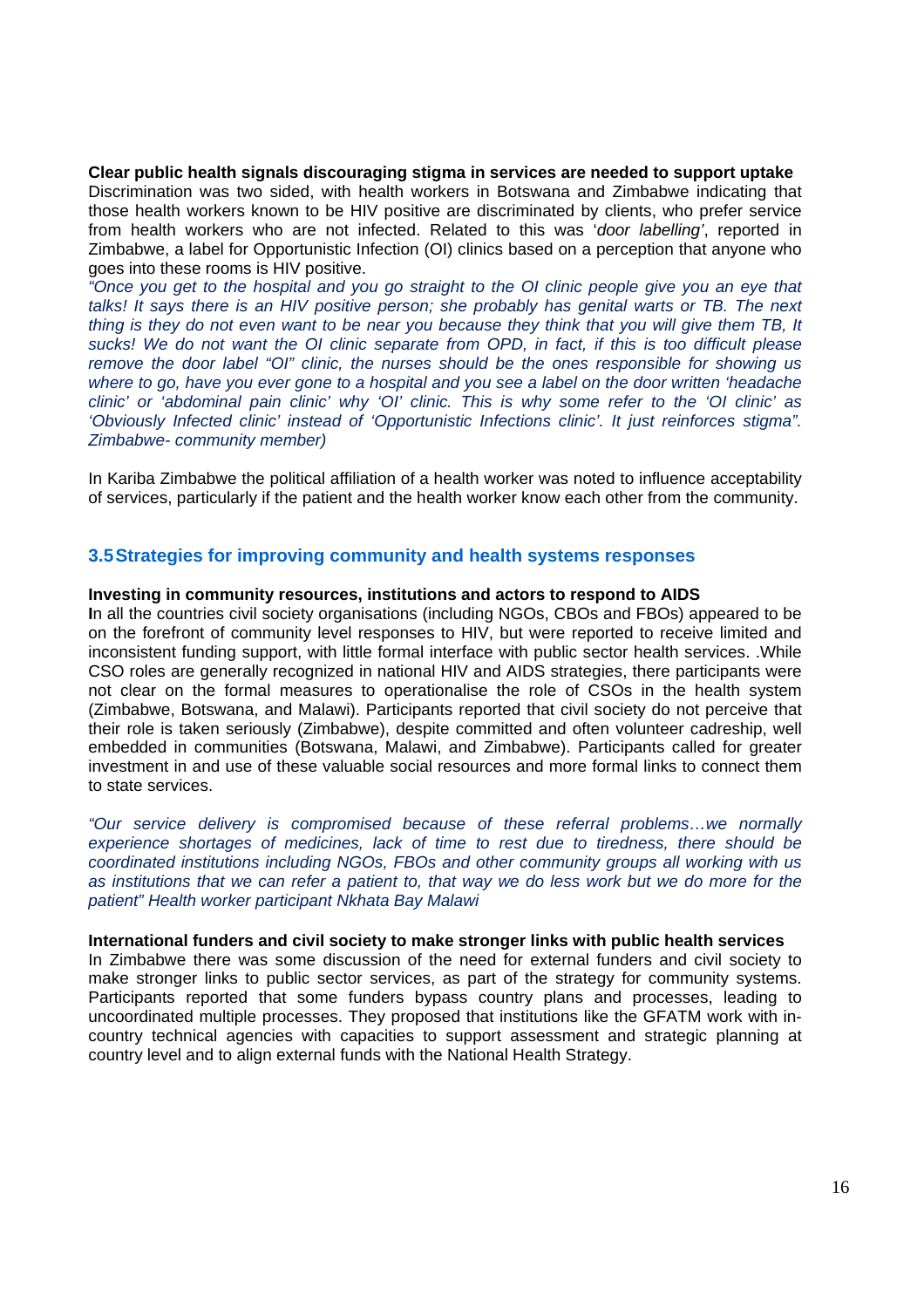## **4. Discussion**

Within communities there were common factors leading to risk and vulnerability and affecting responses and uptake of services. Insecure employment, food insecurity and poverty generated difficult conditions for dealing with vulnerability and increased possibilities of non adherence to treatment due to lack of food or funds to use services. Some occupations such as brewing illicit alcohol and commercial sex or begging themselves generated more intense risk environments for HIV. Food and income insecurity was reported to lead women to engage in high-risk commercial sex to earn a living and cross border trading was characterized by exploitation, separation from families and partners, and separation from the socio cultural norms that guide behaviours within communities. The risks were higher for women, who were vulnerable to risky environments for commercial sex and child trafficking and to have little negotiating power in the face of social attitudes driving low condom use. Stigma, discrimination and fear persisted despite a decade since the epidemic onset,. discouraging people from seeking treatment and care and leading to negative self perceptions that limit disclosure and uptake of services and that lead to psychosocial stress. Despite over a decade of social programmes on AIDS, gender norms in particular were found to affect womens' autonomy (economic, social and sexual), to feed stigma and to lead to low involvement of men in AIDS programmes. Young people are at greater risk of getting infected by STI and HIV due to their sexual inexperience, multiple and concurrent partners and inconsistent condom use.

Where services for AIDS were integrated with services for maternal and child health and treatment of common illnesses and were close to communities, as they were more accessible and supportive of responses for reducing both HIV risk and vulnerability top AIDS. However services were found to be crowded, stressed by rising demand, with poor facilities for privacy, shortfalls in supplies and frustrated and non communicative health workers undermining uptake. Of these factors the presence of trained health workers living in the community was found to be the most critical. With primary care services understaffed by skilled workers, they were also the biggest gap. Faced with poor pay, poor occupational protection, shortfalls in medicines and equipment in primary care services, limited space for services, poor supervision and mentoring, some health workers were reported to leave primary care services, to raise informal charges for rationed services like ART or CD4 testing, or to have stressed and sometimes hostile communication with clients. Despite services being offered free of charge in public health institutions in Zimbabwe, Malawi, Mozambique, Botswana, the transport, food, lost work time and out of pocket costs for medicines and tests not always provided free, together with informal charges, mean that costs are a continuing barrier to uptake of services for the poorest in the community. There is limited social welfare support to buffer such costs for households, as these systems were themselves found to be underfunded or absent.

Within health care services, centralised service provision, and lack of services, staff and supplies for treatment at the primary care level close to communities were seen to be the biggest service constraint to building effective community systems for the response to AIDS. This lack of primary care focus in the delivery of services has meant that workers at primary care and even district level received limited clinical mentoring to enable them to provide client centred care and were poor entry points for referral services for treatment. The centralization of ART at district and central level facilities undermines the continuity of services and client centred approach that is important for chronic HIV care and adherence. HIV-positive individuals who lack a regular address at which to be contacted for treatment and other service needs may have their care unintentionally disrupted, or terminated, due to interrupted communications with health service providers or caseworkers. Yet these are the very people who need more support, as living in insecure settings with poor diets makes the side effects of treatment more difficult to manage. A high frequency of late or inappropriate referrals was reported, making care difficult for the client, their family and the health system.Transport and communication barriers at primary care level further added to this. Adding to this major factor in the system, there were other issues raised that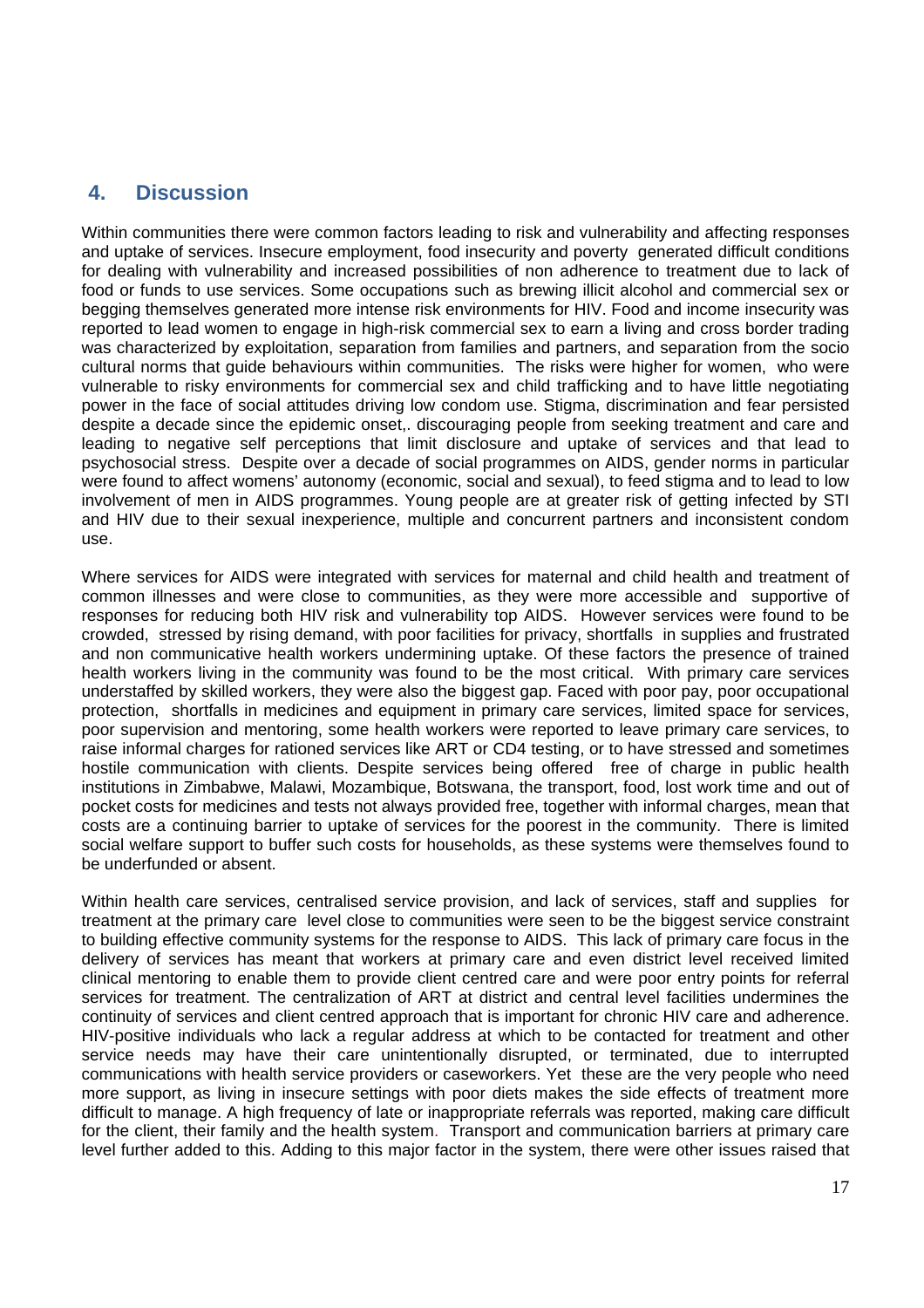facilitate or impede community systems: the level of integration of AIDS programmes within wider services was seen as an important facilitator, as were measures to reduce the potential for stigma within services in the organisation of services and the communication from health workers.

This is compounded by vertical systems that support selective rather than comprehensive approaches to care. For example PLWHIV experience other infections and chronic illnesses, including tuberculosis, diabetes, cancers and mental stress, all of which also need to be managed as part of the overall response to AIDS and to improve their health. Segmentation of services means that some of these conditions are not adequately addressed, the resources are not provided for this or people have to move between different providers in both public and private sectors to access these services.

While communities identified funding and other constraints to these barriers, they appeared to have limited power and role in decision making to change them. Health centre managers also had limited autonomy or incentives to manage health resources and to improve outcomes. Communities perceived their participation in health systems to be symbolic, as objects of services, and without real power to actively participate in meaningful decision making. Policy interventions were thus seen to reflect international rather than people's priorities. In contrast responses on the ground to prevent HIV and cope with AIDS were primarily seen to be driven by households and community based organisations, with support from primary level services. The underfunding of these community level resources, the continued disconnect between state and non state actors at local level, and the fragmentation between internationally supported activities in civil society with state services at local level were all raised as barriers to building a response to AIDS that is organised around communities.

These are not new findings. What is disconcerting is that over a decade after intervention on the epidemic has scaled up at both global and national level, they continue to be raised by communities and frontline health workers who see themselves as recipients of other levels of decision making on how to respond to the epidemic.

## **5. Conclusions and recommendations**

Arising from the PR findings and from the proposals of the communities and frontline health workers themselves, we suggest eight areas of action for strengthening community based systems for HIV prevention and AIDS treatment, support and care.

### **Within Communities**

- 9. There is need to recognise and address the risk environments for AIDS within comprehensive primary health care approaches that provide for treatment of communicable and non communicable diseases, ensure intersectoral actions to support safe water, sanitation, food security and strengthen opportunities for incomes and social security coverage in vulnerable groups. These programmes need to be facilitated by health workers that have a PHC orientation and are resourced and rewarded for their outreach to communities and, together with community leaders, for levering broader action to address vulnerability and tackle risk environments for HIV within communities.
- 10. To support this communities and frontline health workers can play a lead role working with PLWHIV, local leaders across all sectors, local government, local civil society and state services to ensure that literacy campaigns include social dialogue and information sharing on community centred approaches to HIV prevention, AIDS treatment support and care that raise rights and responsibilities, that challenge gender norms that undermine womens' autonomy and mens' involvement, and that strengthen collective responsibilities and mobilization of resources within communities to support vulnerable groups and children.
- 11. It is important to provide technical support to community groups on how to improve their lobbying and advocacy abilities for adoption of measures to prevent and combat HIV and AIDS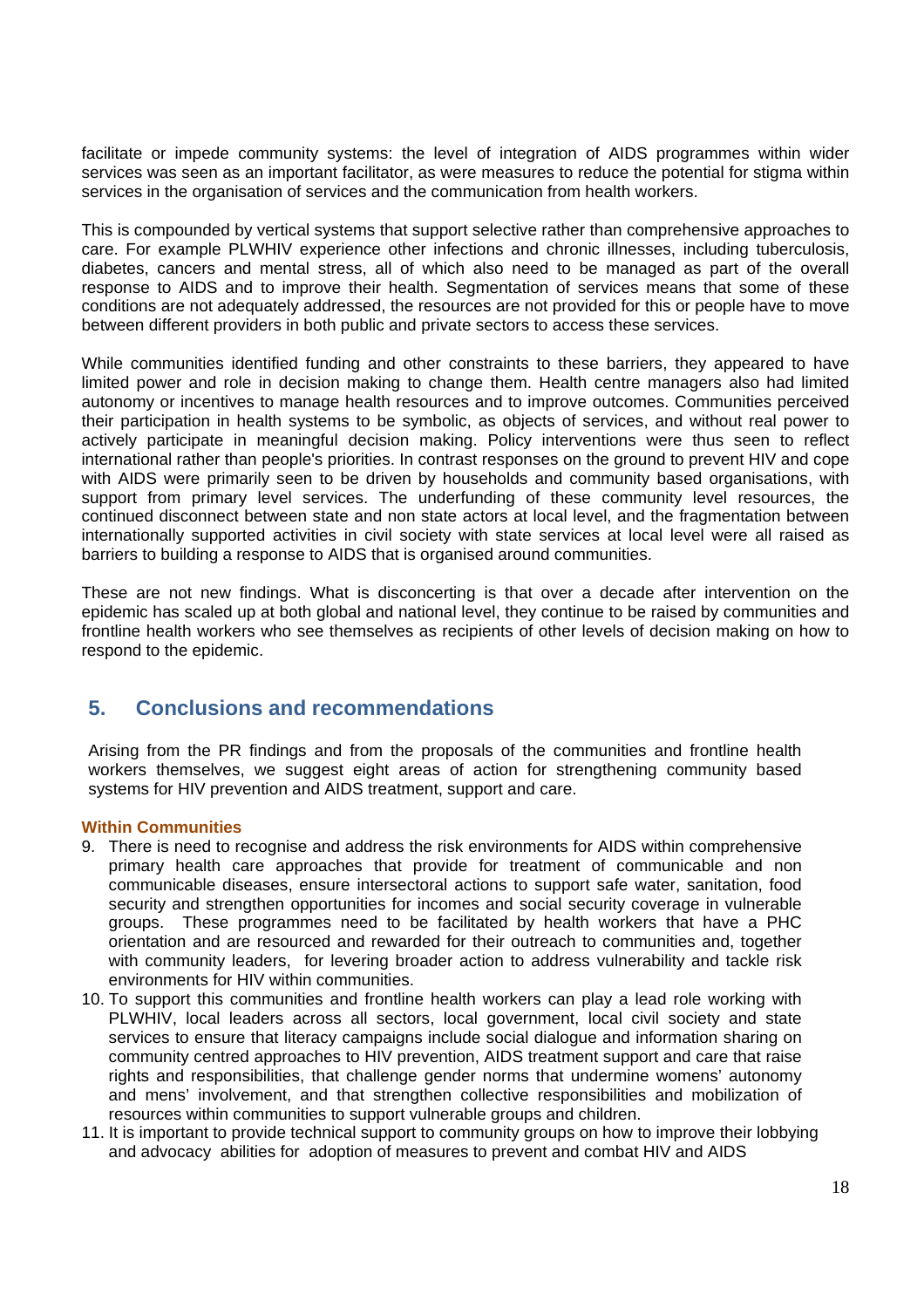#### **In the interface between Communities and health services**

- 12. The role of strategic partnerships, leadership, supported and mentored decentralisation and participatory decision making needs to be given more recognition and support. Governance. Communities should have the right to co-decision making with services over resources for responses to AIDS and health systems generally, mechanisms should be in place for this and training and support for participation. Community partnerships and involvement is central to treatment preparedness and to the effective design, uptake of and adherence to AIDS related services and to building a comprehensive, client centred approach. Community roles are needed to ensure accountable performance of health systems, to support primary care workers and to control informal charges and other practices that undermine uptake. At the same time health workers and authorities themselves need a channel to challenge social norms and practices that weaken the response to HIV and AIDS, or poorly use the available resources. Much greater attention thus needs to be given to sustaining, strengthening and in some cases revitalizing the capacities, processes and mechanisms for dialogue and codecision making between communities and state services.
- 13. Community Health workers are important actors in strengthening comprehensive client centred care. They are a contribution from the health system to local employment and social status of often vulnerable groups, including women or PLWHIV, and a contributor to the community orientation, uptake and adherence of services. Their role as comprehensive cadres that integrate client centred approaches to AIDS and other chronic conditions needs to be strengthened.
- 14. International and global health initiatives working on and resourcing HIV and AIDS programmes need to meet the commitment to alignment with national level policies but to go further and ensure that the processes they support *within* countries are coherent and userfriendly for community and local health systems in terms of how resources are managed and disbursed, how they align to and strengthen local participatory decision making and mutual accountability between between state and non state actors and support comprehensive health systems and foster wider involvement across different sectors in the responses to HIV and AIDS.

#### **Within the health system**

- 15. Health workers are perhaps the most critical determinant of community oriented systems. Without adequate workers deployed and trained at primary care level, supported by incentives and mentoring for more client centred approaches, community systems for HIV and AIDS will be weak if non existent. This demands much greater focus on addressing the health worker shortage at the community and primary care level, on ensuring that clinical mentoring is integrated in national strategic plans and that health workers themselves are protected from occupational risk and see visible commitment and progress in addressing the push factors that lead them out of service in facilities close to communities.
- 16. Health workers need to be trained and resourced to ensure cost effective procurement systems to prevent supply and medicine stock outs and a supply of diagnostics and other commodities at primary care level if access and coverage gaps are to be addressed. This raises wider issues of how countries improve domestic funding for these services, improve domestic procurement and prequalification and production capacities to meet essential medicines needs, and develop push and disbursement systems to ensure that supplies reach primary care levels and are not blocked at higher levels of the health system.
- 17. This calls for wider systems support in terms of the information systems that track and report on demand and performance, and importantly the domestic public funding to meet the entitlements that people should have for community systems on AIDS at primary care level, that can act as leverage of wider community, private and international resources, but not be substituted by these resources. It also calls for recognition that AIDS as a chronic condition calls for longer term funding commitments at both national and international level to sustain community systems and responses, backed by wider social security coverage for protection against the combined burdens of economic insecurity, food insecurity and ill health.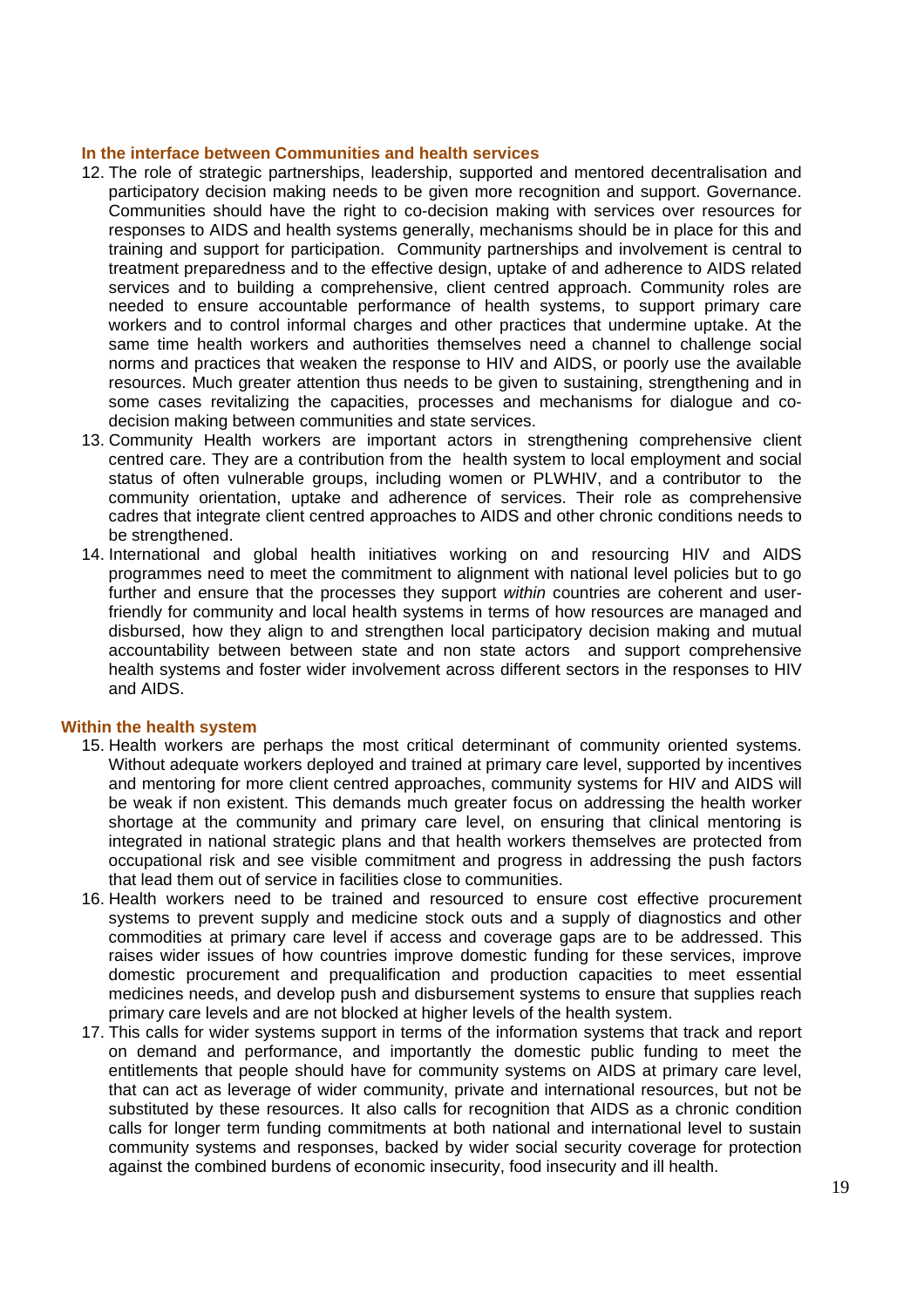## **6. References**

#### **6.1 Participatory research publications in Cobasys**

- 1. Chikaphupha K, Kufankomwe M; Machingura F; Namakhoma I (2011) Community Based Systems on HIV Treatment (CoBaSys): Strengthening Community Health Systems for HIV Treatment, Support and Care In Malawi: A Case study for Nkhata-Bay District: REACH Trust, Lilongwe
- 2. Chikaphupha K , Kufankomwe M, Machingura F, Namakhoma I, Guaraldi F (2011) Community Based Systems on HIV Treatment -Strengthening Community Health Systems for HIV Treatment, Support and Care in Malawi: Mchinji District: REACH Trust, Lilongwe
- 3. Chikaphupha K , Machingura F, Kufankomwe M, Jere M; Namakhoma I (2010) Community Based Systems on HIV Treatment (CoBaSys): Strengthening Community Health Systems for HIV Treatment, Support and Care Lilongwe District – Malawi: REACH Trust Lilongwe
- 4. Loforte A, Mate A, Machava A, Gune E, Machingura F(2010) Community Based Systems on HIV Treatment (CoBaSys): Strengthening Community Health Systems for HIV Treatment, Support and Care Manhiça District – Mozambique: University of Eduardo Mondlane, Maputo
- 5. Loforte A, Mate A, Machava A, Gune E, Machingura F(2011) Community Based Systems on HIV Treatment (CoBaSys): Strengthening Community Health Systems for HIV Treatment, Support and Care Marracuene District – Mozambique: University of Eduardo Mondlane, Maputo
- 6. Machingura F (2010) Community Based Systems on HIV Treatment (CoBaSys): Strengthening Community Health Systems for HIV Treatment, Support and Care Kariba District – Zimbabwe: TARSC, Harare
- 7. Machingura F, Rusike I, Sharara E, Mutasa E (2011), Community Based Systems on HIV Treatment (CoBaSys): Strengthening Community Health Systems for HIV Treatment, Support and Care: Case of Chitungwiza – Zimbabwe: TARSC, Harare
- 8. Machingura F, Rusike I, Mutasa E, Sharara E, Kaim B (2011) Community Based Systems on HIV Treatment (CoBaSys): Strengthening Community Health Systems for HIV Treatment, Support and Care Goromonzi District – Zimbabwe: TARSC, Harare
- 9. Mallya T E, Munishi G K, Machingura F (2011), Community Based Systems on HIV Treatment (CoBaSys): Strengthening Community Health Systems for HIV Treatment, Support and Care: Case of Bagamoyo Tanzania; Dar es Salaam
- 10. Matengu K, Mufune P, Machingura F, Kontio k (2011) Community Based Systems on HIV Treatment (CoBaSys): Strengthening Community Health Systems for HIV Treatment, Support and Care Chetto, Caprivi Region – Namibia: University of Namibia, Windhoek
- 11. Matengu K, Mufune P, Machingura F, Kontio k (2011) Community Based Systems on HIV Treatment (CoBaSys): Strengthening Community Health Systems for HIV Treatment, Support and Care Ngweze Area, Caprivi Region – Namibia: University of Namibia, Windhoek
- 12. Seleke T L, Sharma KC, Machingura F (2011) Community Based Systems on HIV Treatment (CoBaSys): Strengthening Community Health Systems for HIV Treatment, Support and Care Old Naledi – Botswana: University of Botswana, Gaborone

### **6.2 References used in development of the methods**

- 1. Atkins S, Lewin S, Smith H, Engel M, Fretheim A, Volmink J (2008), Conducting a metaethnography of qualitative literature: lessons learnt. BMC Med Res Methodol 2008; 8:21
- 2. Attree P(2004), Growing up in disadvantage: a systematic review of the qualitative evidence. Child Care Health Dev; 30:679-89
- 3. Barroso J, Powell-Cope GM (2000). Metasynthesis of qualitative research on living with HIV infection. Qual Health Res; 10:340-53
- 4. Britten N, Campbell R, Pope C, Donovan J, Morgan M, Pill R (2002), Using Meta ethnography to synthesise qualitative research: a worked example. J Health Serv Res Policy, 7:209-215
- 5. Brunton G, Oliver S, Oliver K, Lorenc T (2006): A Synthesis of Research Addressing Children's, Young People's and Parents' Views of Walking and Cycling for Transport. EPPI-Centre, Social Science Research Unit, Institute of Education, University of London. London
- 6. Bryman A (1998), Quantity and Quality in Social Research. Unwin, London:
- 7. Campbell R, Pound P, Pope C, Britten N, Pill R, Morgan M (2003), Evaluating meta-ethnography: a synthesis of qualitative research on lay experiences of diabetes and diabetes care. Soc Sci Med 56:671-684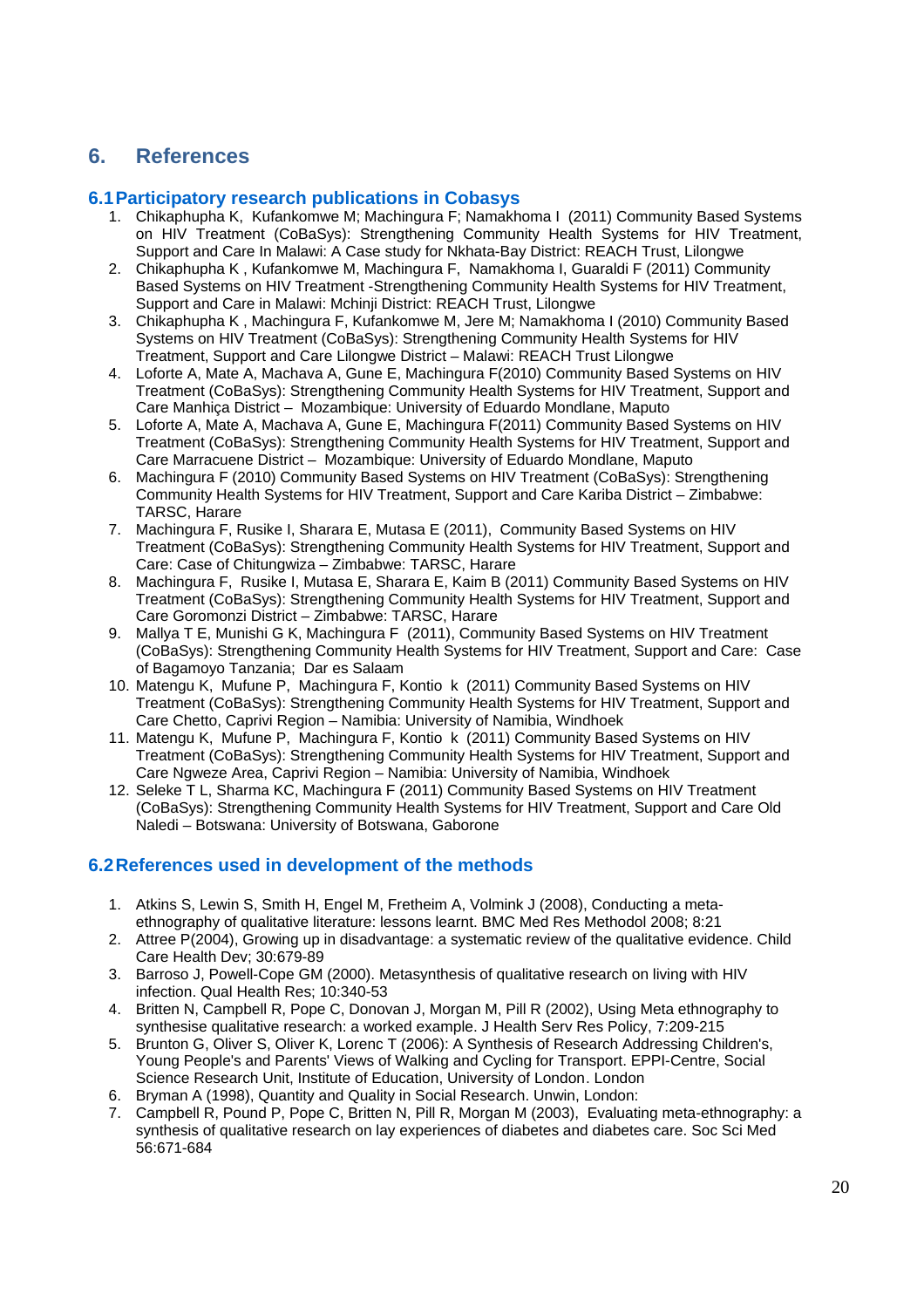- 8. Charmaz K (1983). The grounded theory method: an explication and interpretation. In Contemporary Field Research: A Collection of Readings. Edited by: Emerson RM. Waveland Press: Prospect Heights, IL:
- 9. Chesler MA (1987). Professionals' Views of the Dangers of Self-Help Groups: Explicating a Grounded Theoretical Approach. [Michigan]: Department of Sociology, University of Michigan, Ann Arbour Centre for Research on Social Organisation, Working Paper Series
- 10. Davies P (1999), What is evidence-based education? Br J Educ Stud, 47:108-121
- 11. Dixon-Woods M, Agarwal S, Jones D, Young B, Sutton A (2005) Synthesising qualitative and quantitative evidence: a review of possible methods. J Health Serv Res Policy; 10:45-53
- 12. Dixon-Woods M, Agarwal S, Young B, Jones D, Sutton A (2004). Integrative approaches to qualitative and quantitative evidence. London: NHS Health Development Agency; 10:45-53
- 13. Dixon-Woods M, Booth A, Sutton AJ (2007). Synthesizing qualitative research: a review of published reports. Qual Res 7:375-422
- 14. Dixon-Woods M, Bonas S, Booth A, Jones DR, Miller T, Sutton AJ, Shaw RL, Smith JA, Young B (2006). How can systematic reviews incorporate qualitative research? A critical perspective. Qual Res 6:27-44
- 15. Dixon-Woods M, Cavers D, Agarwal S, Annandale E, Arthur A, Harvey J, Hsu R, Katbamna S, Olsen R, Smith L, Riley R, Sutton AJ (2006). Conducting a critical interpretive synthesis of the literature on access to healthcare by vulnerable groups. BMC Med Res Meth 6:35
- 16. Elaine Barnett E, Thomas J (2009). Methods for the synthesis of qualitative research: a critical review.London: BMC Medical Research Methodology
- 17. Evans D, Fitzgerald M (2002). Reasons for physically restraining patients and residents: a systematic review and content analysis. Int J Nurs Stud
- 18. Finfgeld-Connett D (2008). Meta-synthesis of caring in nursing. J Clin Nurs; 17:196-204
- 19. Garside R (2008). A comparison of methods for the systematic review of qualitative research: two examples using meta-ethnography and meta-study [PhD]. Exeter: Peninsula Postgraduate Health Institute, Universities of Exeter and Plymouth
- 20. Glaser BG, Strauss AL(1967). The discovery of grounded theory. Aldine; Chicago, IL: .
- 21. Graham H, McDermott E (2005). Qualitative research and the evidence base of policy: insights from studies of teenage mothers in the UK. J Soc Policy; 35:21-37
- 22. Greenhalgh T, Robert G, Macfarlane F, Bate P, Kyriakidou O, Peacock R (2005): Storylines of research in diffusion of innovation: a meta-narrative approach to systematic review. Soc Sci Med
- 23. Gough D (1992). Weight of evidence: a framework for the appraisal of the quality and relevance of evidence. In Applied and Practice-based Research. Volume 22. Edited by: Furlong J, Oancea A. Special Edition of Research Papers in Education; 2007 Hammersley M: What's Wrong with Ethnography?. Routledge; London: .
- 24. Harden A, Brunton G, Fletcher A, Oakley A (2006). Young People, Pregnancy and Social Exclusion: A systematic synthesis of research evidence to identify effective, appropriate and promising approaches for prevention and support. EPPI-Centre, Social Science Research Unit, Institute of Education, University of London London
- 25. Harden A, Garcia J, Oliver S, Rees R, Shepherd J, Brunton G, Oakley A (2004): Applying systematic review methods to studies of people's views: an example from public health. J Epidemiol Community Health;58:794-800
- 26. Harden A, Oakley A, Oliver S (2001): Peer-delivered health promotion for young people: a systematic review of different study designs. Health Educ J ; 60:339-353
- 27. Harden A, Rees R, Shepherd J, Brunton G, Oliver S, Oakley A (2001): Young People and Mental Health: A systematic review of barriers and facilitators. EPPI-Centre, Social Science Research Unit, Institute of Education, University of London;. London
- 28. Harden A, Thomas J (2005): Methodological issues in combining diverse study types in systematic reviews. Int J Soc Res Meth; 8:257-271
- 29. Hodson R (1999). Analyzing documentary accounts. Sage London:;
- 30. Kearney MH (2001), Enduring love: a grounded formal theory of women's experience of domestic violence. Research Nurs Health ;24:270-82
- 31. Lucas PJ, Arai L, Baird , Law C, Roberts HM (2007): Worked examples of alternative methods for the synthesis of qualitative and quantitative research in systematic reviews. BMC Med Res Meth 32. Miles M, Huberman A (1984): Qualitative Data Analysis. London: Sage; .
- 33. Miles M, Huberman A (1984): Qualitative Data Analysis. London: Sage.
- 34. Munro SA, Lewin SA, Smith HJ, Engel ME, Fretheim A, Volmink J (2007). Patient adherence to tuberculosis treatment: a systematic review of qualitative research. PLoS Med; 4:e238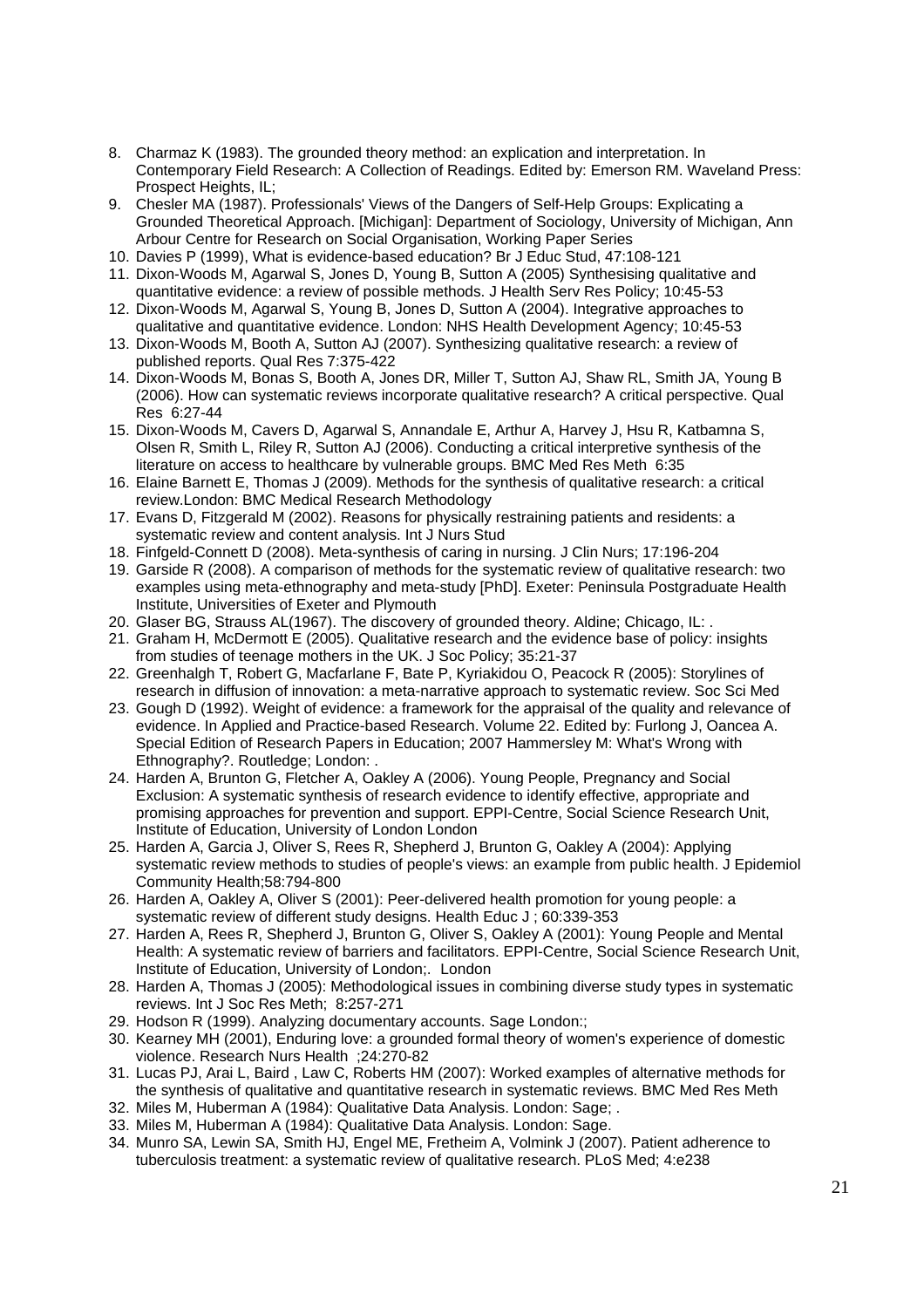- 35. Newman M, Thompson C, Roberts AP (2006): Helping practitioners understand the contribution of qualitative research to evidence-based practice. Evid Based Nurs 9:4-7
- 36. Noblit GW, Hare RD. Meta-ethnography (1988): synthesizing qualitative studies. Sage, London:
- 37. Oliver S, Rees R, Clarke-Jones L, Milne R, Oakley A, Gabbay J, Stein K, Buchanan P, Gyte G (2008): A multidimensional conceptual framework for analysing public involvement in health services research. Health Expect
- 38. Paterson BL, Thorne SE, Canam C, Jillings C (2001): Meta-Study of Qualitative Health Research. A Practical Guide to Meta-Analysis and Meta-Synthesis. Sage Publications;. Thousand Oaks, CA:
- 39. Petticrew M, Roberts H (2006). Systematic reviews in the social sciences: a practical guide. Blackwell Publishing Malden, MA:
- 40. Popay J (2006): Moving Beyond Effectiveness in Evidence Synthesis. National Institute for Health and Clinical Excellence. London:
- 41. Popay J, Roberts H, Sowden A, Petticrew M, Arai L, Rodgers M (2006). Guidance on the conduct of narrative synthesis in systematic reviews. ESRC Research Methods Programme. Lancaster:
- 42. Pope C, Mays N, Popay J (2007). Synthesizing qualitative and quantitative health evidence: a guide to methods. Open University Press Maidenhead:
- 43. Pope C, Ziebland S, Mays N (2000): Qualitative research in health care: analysing qualitative data. BMJ
- 44. Pound P, Britten N, Morgan M, Yardley L, Pope C, Daker-White G (2005). Resisting medicines: a synthesis of qualitative studies of medicine taking. Soc Sci Med 61:133-55.
- 45. Ragin CC (1987). The comparative method: moving beyond qualitative and quantitative strategies. University of California Press. Berkeley, CA:
- 46. Rees R, Harden A, Shepherd J, Brunton G, Oliver S, Oakley A (2001): Young People and Physical Activity: A systematic review of barriers and facilitators. EPPI-Centre, Social Science Research Unit, Institute of Education, University of London. London
- 47. Ritchie J, Spencer L (1993): Qualitative data analysis for applied policy research. In Analysing Qualitative Data. Routledge; London:
- 48. Ritzer G (1991): Metatheorizing in Sociology. Lexington Books Lexington, MA:
- 49. Sandelowski M, Barroso J (2007). Handbook for synthesizing qualitative research.: Springer;. New York, NY
- 50. Shepherd J, Harden A, Rees R, Brunton G, Oliver S, Oakley A (2001): Young People and Healthy Eating: A systematic review of barriers and facilitators: EPPI-Centre, Social Science Research Unit, Institute of Education, University of LondonLondon
- 51. Schutz A (1962): Collected Paper. Volume 1. Martinus Nijhoff. The Hague
- 52. Strauss AL, Corbin J (1990): Basics of Qualitative Research: Grounded Theory Procedures and Techniques. Sage; Newbury Park, CA:
- 53. Strauss A, Corbin J (1998). Basics of qualitative research: techniques and procedures for developing grounded theory. 2nd ed. Sage;Thousand Oaks, CA: .
- 54. Strike K, Posner G (1983): Types of synthesis and their criteria. In Knowledge Structure and Use. Temple University Press; Philadelphia: .
- 55. Suikkala A, Leino-Kilpi H (2000): Nursing student-patient relationships: a review of the literature from 1984–1998. J Adv Nurs
- 56. Thomas J, Harden A (2008). Methods for the thematic synthesis of qualitative research in systematic reviews. BMC Med Res Methodol pp 1-10
- 57. Thomas J, Harden A, Oakley A, Oliver S, Sutcliffe K, Rees R, Brunton G, Kavanagh J (2004): Integrating qualitative research with trials in systematic reviews: an example from public health. BMJ 328:1010-1012
- 58. Thomas J, Kavanagh J, Tucker H, Burchett H, Tripney J, Oakley A (2007). Accidental injury, risktaking behaviour and the social circumstances in which young people live: a systematic review. EPPI-Centre, Social Science Research Unit, Institute of Education London
- 59. Thomas J, Sutcliffe K, Harden A, Oakley A, Oliver S, Rees R(2003). Children and healthy eating: a systematic review of barriers and facilitators. EPPI-Centre, Social Science Research Unit, Institute of Education, University of London,London.
- 60. Thorne S, Jensen L, Kearney MH, Noblit G, Sandelowski M: Qualitative meta-synthesis (2004).Reflections on methodological orientation and ideological agenda. Qualitative Health Res 14:1342-1365
- 61. Turner S (1980): Sociological Explanation as Translation. Cambridge University Press; New York:
- 62. Yin RK (1994). Case study research: design and methods. 2nd ed. Sage Thousand Oaks, CA: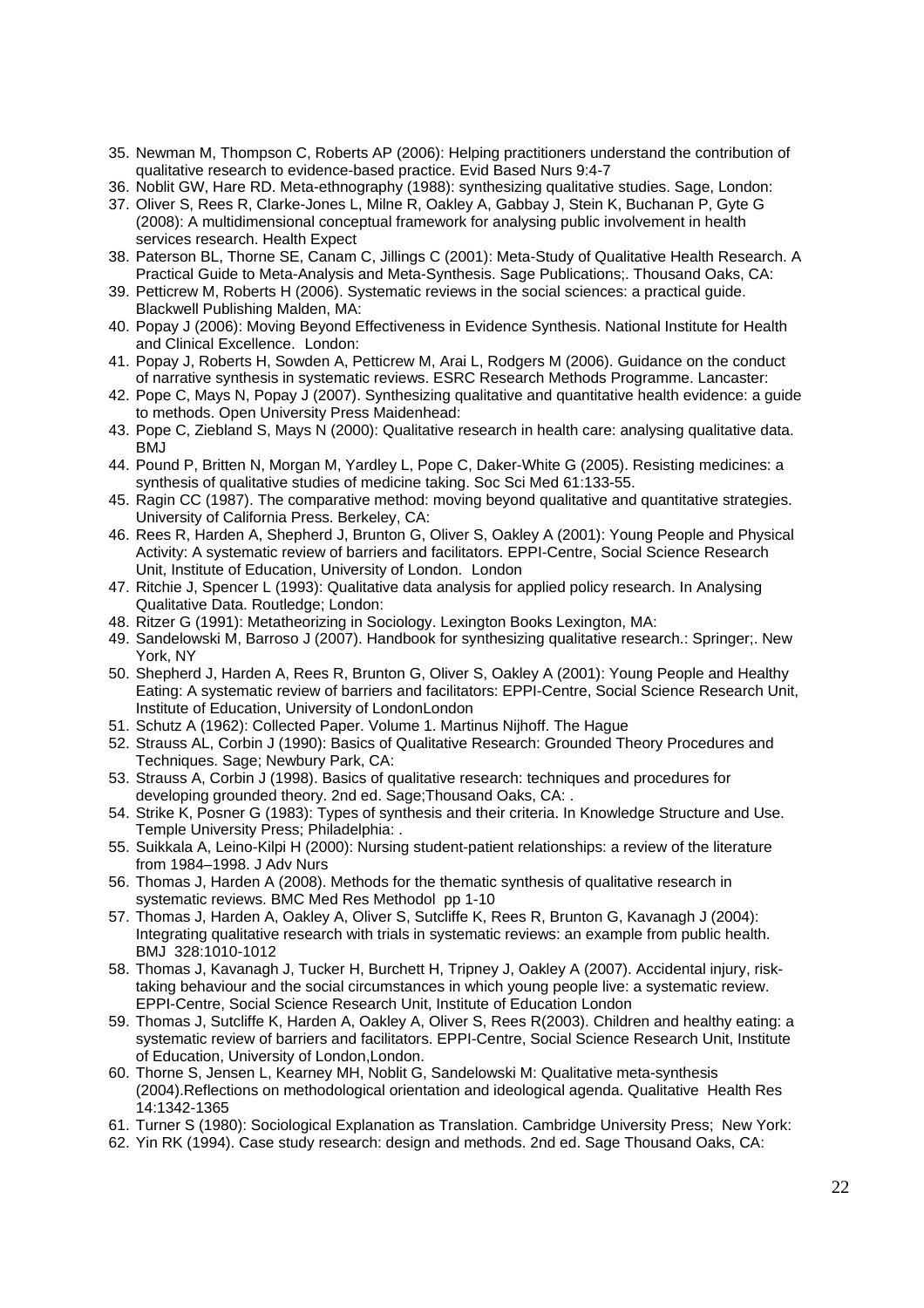#### **6.3 Other references**

- 1. Central Statistics Office (CSO) (2009); Multiple Indicator Monitoring Survey (MIMS) 2009: CSO, Harare
- 2. Grupo Técnico Multisectorial (GTM) (2008), Relatório sobre Revisão dos Dados de Vigilância Epidemiológica do HIV, Ronda 200: MISAU, Maputo
- 3. Government of Malawi (GoM), National AIDS Council (NAC) (2008); HIV and Syphilis Sero-Survey and National HIV Prevalence Estimates Report 2008; GoM, Lilongwe
- 4. Grupo technico multisectorial de apoio a luta contra o HIV/SIDA em Mocambique, Ronda de Vigilancia (2008); Epidemiologica do IV de 2007: Republica de Mocambque, Ministerio da Saude, Direccao Nacional da Assistencia Medica. Programa Nacional de Controle das ITS/HIV/SIDA, Maputo
- 5. Kambewa P, Nagoli J, Hüsken S (2009); Vulnerability of female fish traders to HIV/AIDS along the fish market chain of the South – Eastern Arm of Lake Malawi, Analysis report: Regional Programme Fisheries and HIV/AIDS in Africa: Investing in Sustainable Solutions. The WorldFish Center Report 1979, Zomba.
- 6. Kessy F, Tax S, Aiko R (2004); The Impact of HIV & AIDS on Agriculture- The Case of Kilombero and Ulanga Districts *Final Draft Submitted to Eastern Zone Client Oriented Research and Extension Program (EZCORE):* EZCORE, Lilongwe
- 7. Estudos & Pesquisas Aplicadas, Lda (KULA) REDE MOÇAMBICANA DE ORGANIZAÇÕES CONTRA O SID, (2009); Análise Situacional do HIV e SIDA em Moçambique: Maputo MISAU (2009); Plano Económico e Social: MISAU, Maputo
- 8. Loewenson R, Kaim B, Mbuyita S, Chikomo F, Makemba A (2006) Participatory methods for people centred health systems A toolkit for PRA methods, TARSC, Ifakara , Ideas Studio, Harare
- 9. Loewenson R, Kaim B, Machingura F (TARSC) Rusike I, Chigariro T, Mashingaidze L, Makone A (CWGH) (2007) Health Literacy guide for people centred health systems: Zimbabwe, TARSC: Harare
- 10. Loewenson R, Kaim B, Machingura F (TARSC) Kawale P, Kwataine M (MHEN) (2008) Health Literacy Manual for people centred health systems: Malawi, TARSC: Harare
- 11. Loewenson R, Kaim B, Machingura F (TARSC) Kelemi C (BONELA), Mhotsha G (BFTU) (2009) Health Literacy guide for people centred health systems: Botswana, TARSC: Harare
- 12. Machingura F, Loewenson R ,Woodhouse P, Kaim B, and CoBaSys PRA teams (2010); Participatory Research Protocol for Community PRA meetings in community based HIV treatment in Zimbabwe, Malawi, Tanzania, Botswana, Namibia and Mozambique; Training and Research Support Centre; Zimbabwe; Harare
- 13. Ministry of Health and Child Welfare (MoHCW) ((2009); Zimbabwe National HIV AIDS Estimates 2009: Government of Zimbabwe, Harare
- 14. Ministry of Health and Social Services (MoHSS) (2011) Health Facility Census (HFC) of 2009 Windhoek; MoHSS, Windhoek
- 15. Office of the Prime Minister (2009) -Directorate Emergency Management: Caprivi Region Livelihood Baseline Profile. Low land maize and Livestock zone. Livelihood assessment, main report 2009 http://www.sadc.int/fanr/aims/rvaa/Documents/Namibia/2009%20Caprivi%20Region-Livelihoods%20baseline%20report.pd accessed 20 April 2011
- 16. Tanahashi T (1978). Health service coverage and its evaluation. Bulletin of the World Health Organization, WHO: Geneva.
- 17. UNAIDS (2010) 'UNAIDS report on the global AIDS epidemic, UNAIDS, World Health Organization, Geneva